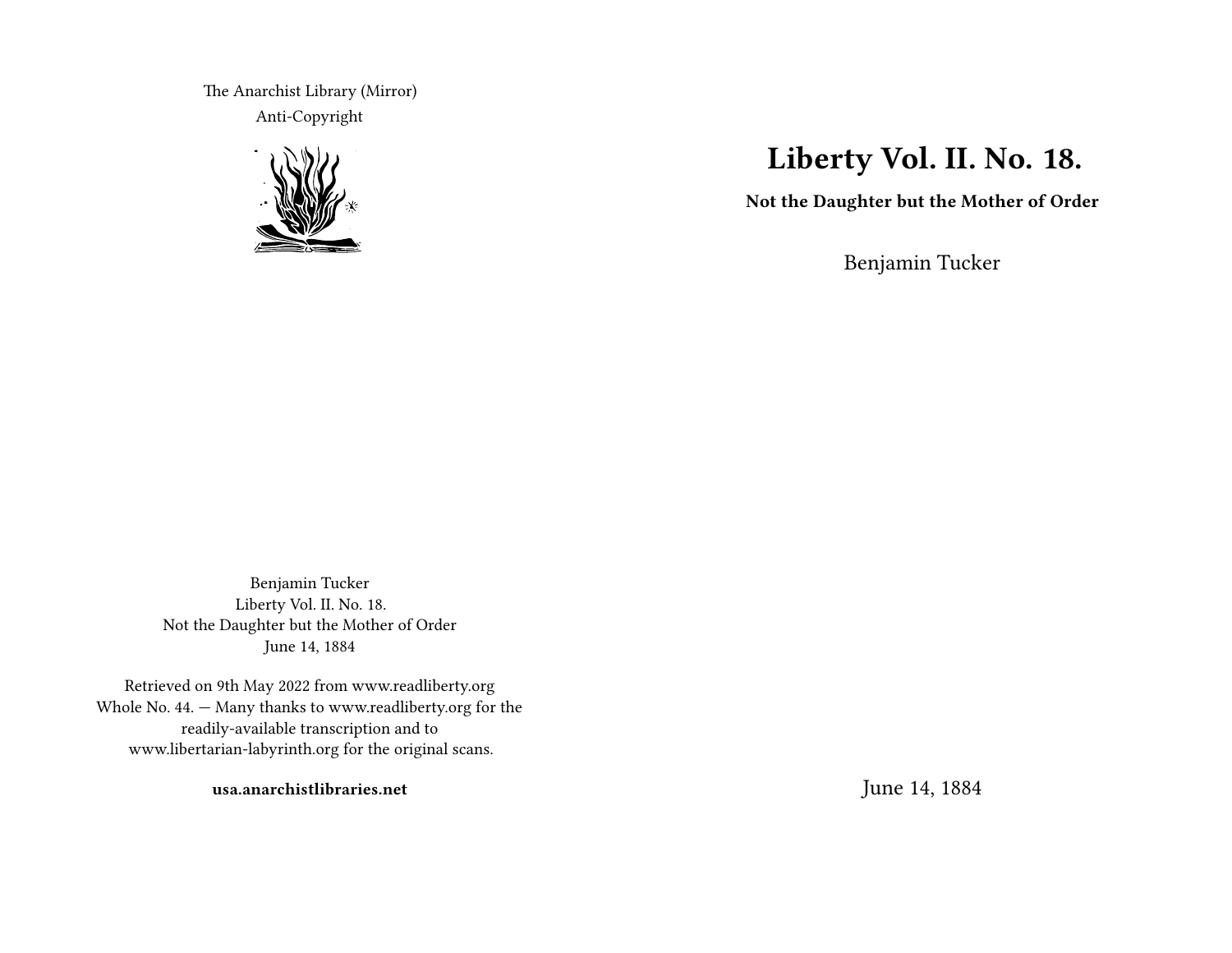mite factory. Between two deaths give me rather dissolution into savagery than the despotism of a puritan government.

Edgeworth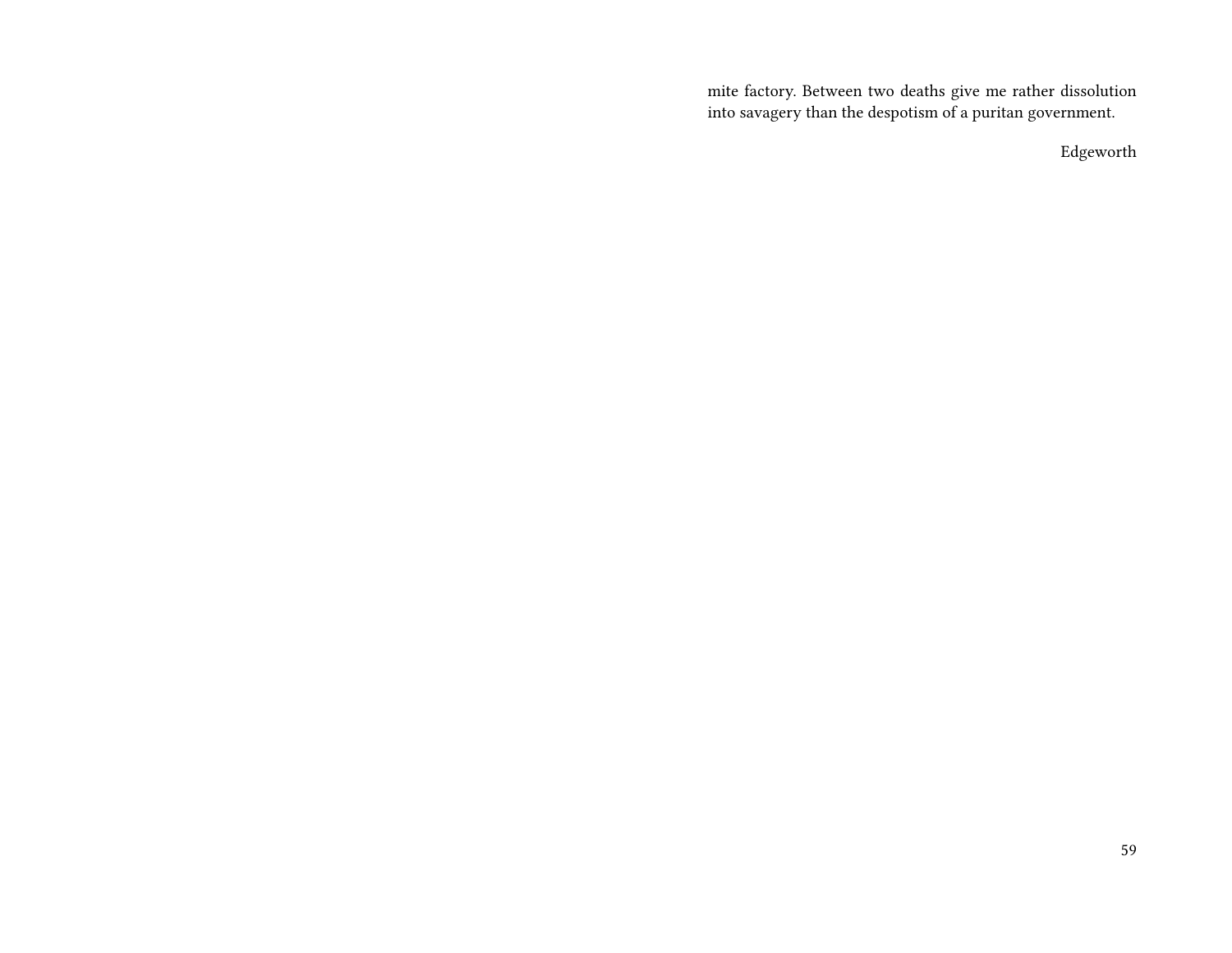willing). Were I eloquent enough, I would elect myself to such a mission, or  $-$  what would be more to the purpose  $-$  organize a corps of the world's greatest dramatists, authors, actors, and musicians, with a rear guard of novelists, against Mormondom. But the idea of the United States doing anything so rational‼! Why don't you see that, in proportion as this or any other great public use commends itself to reason, the more overwhelming becomes the absurdity of supposing a *government's* doing it? The natural function of governments is to blow people's brains out, not to put common sense into them. Make up a congress of such mental calibre as Calhoun, Clay, and Webster, throwing in Emersons, Phillipses, and Bismarcks, and out of these varieties of genius you shall evolve legislative idiocy. The mountain will still bring forth the mouse *in saecula saeculorum.*

The Mormons settled Utah. It belongs to them by moral right. Ethically, the United States' claim to interfere with them is no better than that to the possession of an island on which some ship captain has hoisted a flag. There is nothing but fanaticism, or might makes right, behind each claims. Here the natural right to the soil by personal occupation, labor, and improvements, carries with it the right to play the fool within that local circumscription. Ideas have the ethical right of invasion, for they extrude no settlers; they are seed that grow only where the soil pleases. Ideas, conjugated with sentiments, form the army of Liberty. The fine arts are sutlers that follow in its train. Ask that reign of terror which forfeited to France and to Humanity the results of unparalleled devotion to principle whether political fanaticism is any less hateful than religious fanaticism. Harness these two devils together, with Uncle Sam on the carriage box, and society will make rapid progress backward to the times of the Crusades. If I believed in any other than self-government and the spontaneous combination of wills to meet emergencies, I should regard local or state sovereignty as the only possible basis of a permanent Union. Unless we can agree to disagree, we must explode, Utah may prove a dyna-

#### 58

## **Contents**

|                                                       | 5  |
|-------------------------------------------------------|----|
| Charles O'Conor's Anarchism.                          | 6  |
| A Letter From Dr. Lazarus.                            | 10 |
| Liberty Limited Only by Itself. [Henry Maret in "Le   |    |
|                                                       | 11 |
| What's To Be Done?                                    |    |
| A Romance. By N. G. Tchernychewsky.                   | 11 |
|                                                       | 13 |
|                                                       | 18 |
|                                                       | 21 |
|                                                       | 24 |
| Government is a Trick.                                | 26 |
| Liberty and Wealth.                                   | 29 |
| II. Social Wants Considered by the Way                | 29 |
| The "Eternal" Republic.                               | 36 |
| Misled by the Sciolists.                              | 37 |
| An Anarchist On Anarchy. By Elisée Reclus.            | 39 |
|                                                       | 40 |
| The Criminal Record of Elisée Reclus.* By E. Vaughan. | 51 |
|                                                       | 51 |
|                                                       | 54 |
| To the Radical Review.                                | 57 |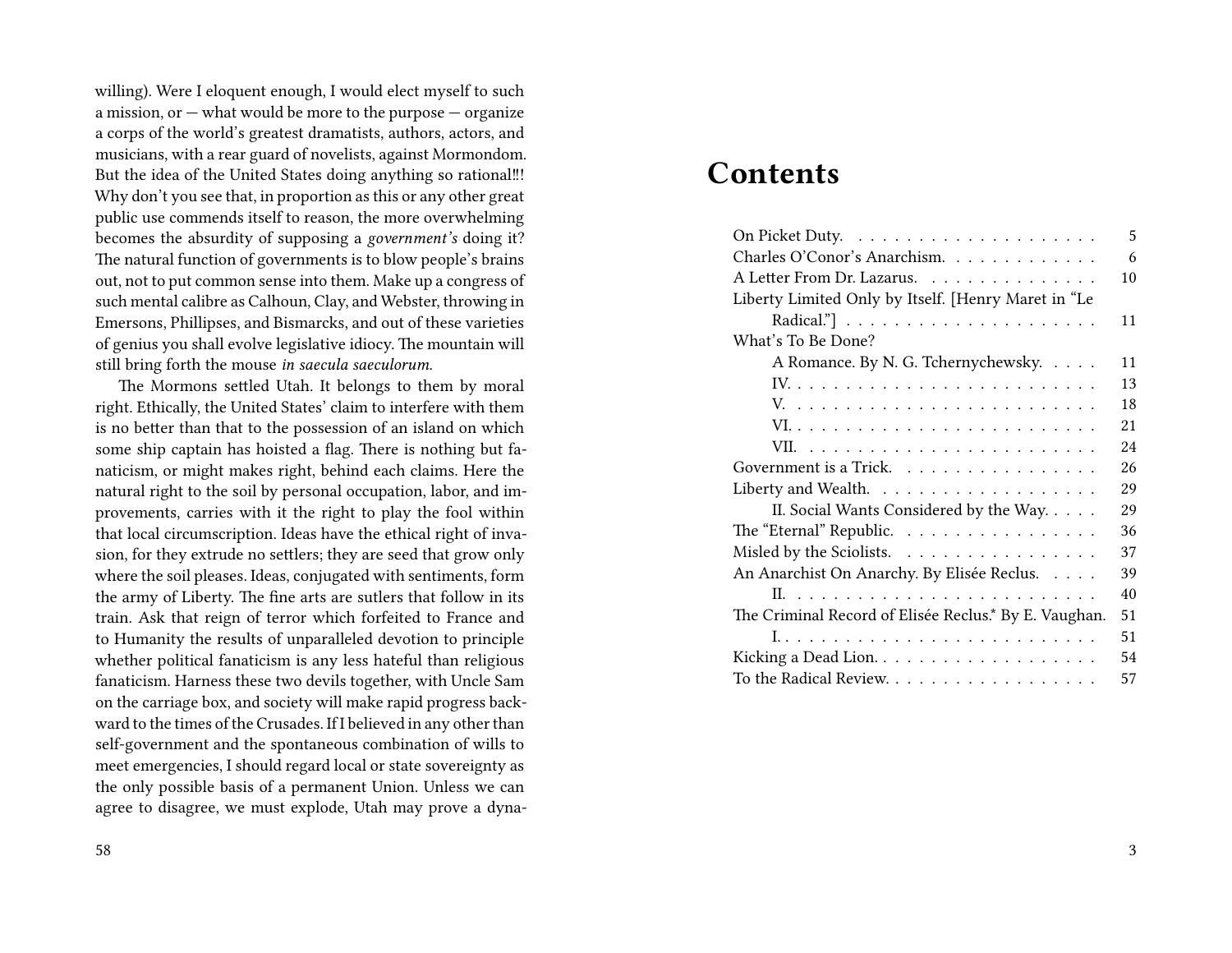eighteen months in London, and concluded that it would be unwise to change the religion of Japan. But the good work of spreading the gospel among the heathen still calls for the pennies of the pious.

## **To the Radical Review.**

Dear Radical, I stumble over one of your roots, in your last October 20, commenting on an excellent article of the "Times" with most sensible approbation, you conclude with the following monstrosity (if quoted from the "Times," so much the worse): "To establish itself, and against any policy based on divine authority, human government has not only the right, but the duty to call into requisition all the forces at its command."

Were that sentence isolated, as stating a general issue between "divine authority" and "human government," I should not object to it; for these are precisely the two Kilkenny cats that I should like to see tied together by the tails, until they had eliminated each other; for I think that about the time the last particle of fur disappeared on the wings of the breeze, perhaps Man might wake to life. It would be an interesting experiment. I only wish, the combatants were more of a size; but not by making Utah any bigger. Here the evils of polygamy and the clerical invention which imposes it in the interest of a local theocracy fades into moonlight shadow beside the gigantic spectre of Uncle Sam marching at the head of his armies to moralize the universe. I believe in letting people make their own mistakes and abide by the consequences; free to correct them when they come to know better. I agree with you and the "Times," to send Colonel Ingersoll at the head of a missionary corps, two-thirds lady lecturers, to Utah (*i.e.*, if Barkis is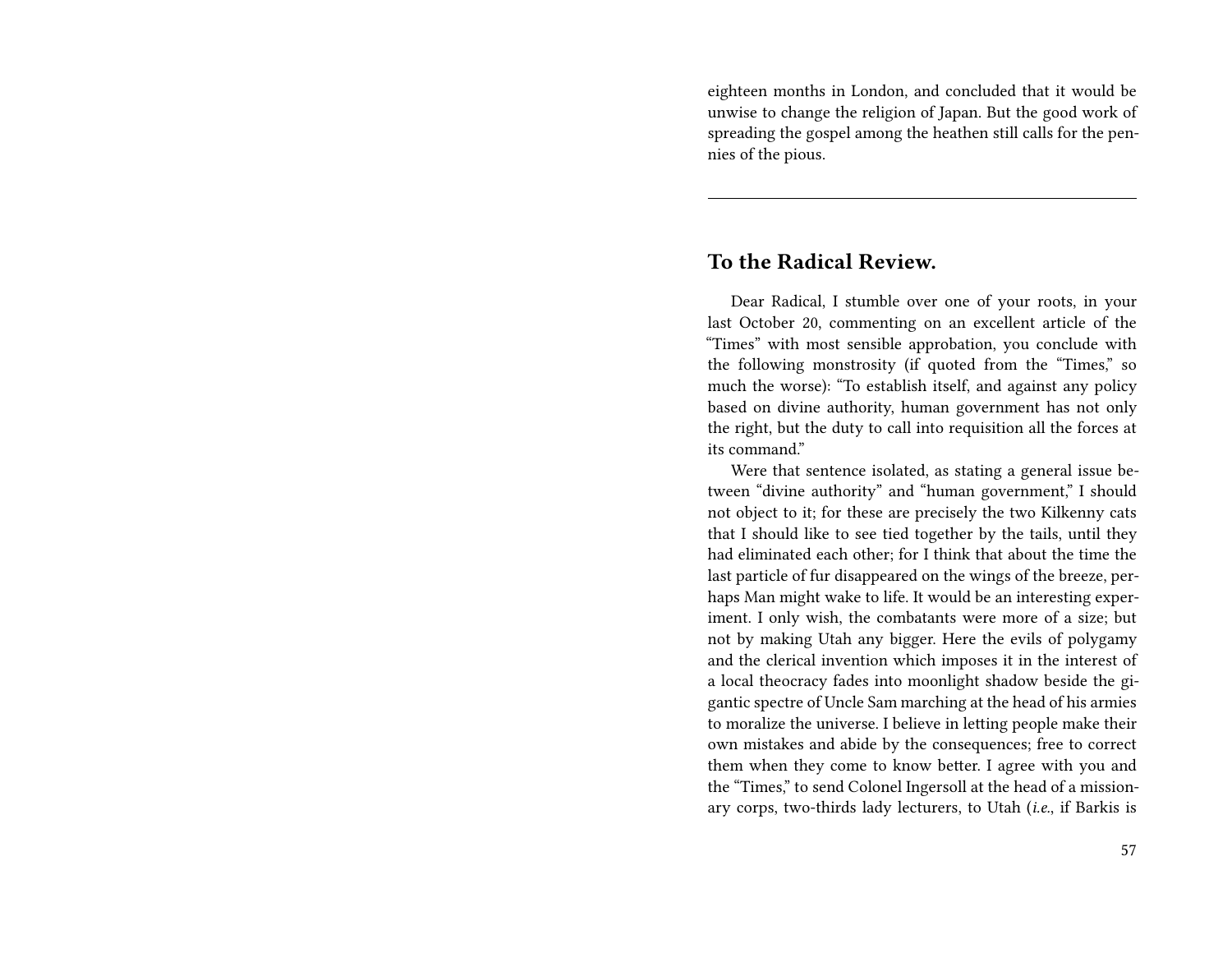in his guilt. The name of the former I do not know; the name of the latter is E. B. Haskell.

T.

"If the assertion of political economists is to be acepted, that the aim of governments is to maintain well the largest number of men to an acre of land, I think," says General Butler, "the Chinese have solved the problem." General Butler can say more foolish things than any other man of equal wisdom and intelligence, and this is one of his queer blunders. In the first place, he ought to know and probably does know that most of the assertions of the political economists are to be accepted with great caution and not without the most rigid examination. The political economists, as a rule, do not reason well. In the next place, General Butler knows that, owing to the manner in which the Chinese have solved tho problem of government, periodical famines kill them off by the million. If the government which has existed the longest of any on earth and got the problem solved can arrive at nothing better than periodical famine, the world had better try getting along without government for a change.

The German consul at Boston sent a messenger to me a few days ago to get copies of the last three issues of Liberty. Is Bismarck making a collection of incendiary literature?

The commission sent by Japan to examine and report on the influence of Christianity upon the morals of England spent

"For always in thine eyes, O Liberty! Shines that high light whereby the world is saved;

And though thou slay us, we will trust in thee." John Hay.

### **On Picket Duty.**

Look out for man's rights, and his duties will take care of themselves.

The Boston "Herald" copies with commendation the following from a "Christian Union" editorial: "No honest man will desire to get money any faster than he earns it. Society is a joint stock corporation. The man who wants to take more value out than he puts in is essentially a dishonest man. He who consumes more than he produces is either a beggar or a thief, that is, he lives either by charity or by dishonesty. The market gardener who makes the before weedy soil produce lettuce and cabbage for the food of man is a more valuable and honorable member of society than he who spends his life in shrewdly betting on the rise and fall of stocks, pork, or grain. All attempts to make money out of somebody else are dishonest; the desire to make it in that way is a dishonest desire. So long as that desire dominates men's hearts, rules, whether of the street or of the Legislature, will only be like patent locks while burglars live, every now and then they will be picked or blown open. All wealth is the product of honest industry. Any man who wants to get possession of wealth which he has not produced by honest industry — industry of hand or brain, of action or thought wants to rob his neighbor. Rob is a short word; but it is a plain word, and it expresses exactly what we mean." That's exactly what Liberty says, no more, no less. But when Liberty says it, the Boston "Herald," instead of speaking of it as "a timely word on the financial panic," describes it as the ravings of a crank.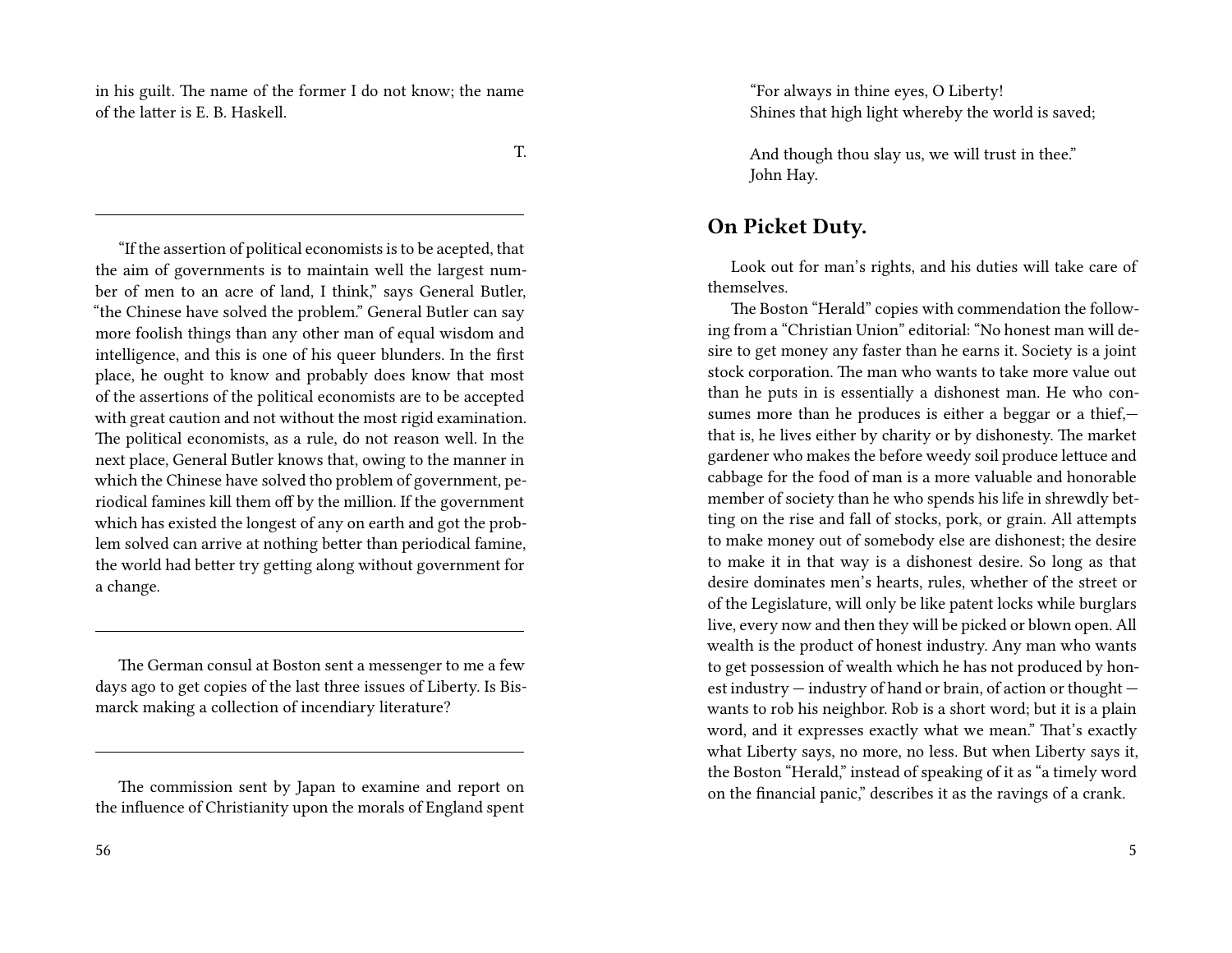The Catholics of Providence, Pawtucket, and Rhode Island generally are very much excited, I understand, over my quotation of a newspaper statement that Charles O'Conor refused on his death-bed to admit the priests to his presence for the administration of the sacrament, and I am also informed that upon the truth or falsity of the report a number of wagers are depending. It is a matter of very little moment to me whether Mr. O'Conor received absolution or not, and I only mentioned it incidentally. But this is what I know about it. Before Mr. O'Conor died, one of the most reliable, painstaking, and expert reporters on the Boston press was sent to Nantucket to got the particulars of Mr. O'Conor's last sickness. There he was told by the most intimate friend that Mr. O'Conor had on the island that the Associated Press dispatch stating that Mr. O'Conor had received absolution was false, and that the sick man had refused to see the priests who came to administer it. This statement was independently corroborated shortly afterwards by the wife of Mr. O'Conor's physician. The reporter left the island on the day that Mr. O'Conor died. The fact was printed in the Boston "Globe," of May 13, and no one has ever publicly denied it so far as I know. If any priest or bishop whatsoever will certify that he granted absolution to Mr. O'Conor during his last sickness, liberty will gladly print his statement, and, if unable to disprove it, will apologize for what it has said.

### **Charles O'Conor's Anarchism.**

The New York "Herald" prints the following document as Charles O'Conor's last writing of a public nature. The assessment therein opposed was defeated at the Nantucket town meeting, probably much to the disappointment of the projectors of the job:—

**Nantucketers, Attention!**

O'Conor during the last ten years of his life (I do not know what he may have said previously) should be well aware that from the doctrines expressed in those writings to Anarchy is but a very short step, and that in them were proposed changes so radical that, had they been realized, "our constitution and government" would be scarcely recognizable. But the probability is that the editor of the "Herald" does not remember a word that Charles O'Conor ever wrote upon government. Fortunately, two days after the appearance of this reckless innuendo, the New York "Herald" printed the appeal lately made by Mr. O'Conor to the citizens of Nantucket to prevent the execution of a scheme of greedy office-seekers to fleece them through the financial mechanism of an alleged public improvement,— an appeal which may be found in another column of this paper. In this document Anarchistic doctrines are announced so flatly that the Boston "Herald" was obliged to admit the truth of Liberty's original assertion. But, feeling that it would never do to give the Anarchists the advantage of such an honorable name, what does this low-lived sheet do but straightway attempt to foully smirch it! Here is what it says: "It comes out at last. The reason why Charles O'Conor sympathized with the Nihilists and Anarchists appears to have been that he was disgusted at the danger of increased taxes in Nantucket from a proposed general system of drainage. It was a question of pocket, not principle, with the overestimated O'Conor." The generosity and gratitude of this paragraph are made beautifully manifest by the remembrance that Mr. O'Conor, at about the same time that he issued the appeal in question, paid out of his own pocket, wicked miser that he was, the entire debt of Nantucket, amounting to thousands on thousands of dollars. What a dirty, diabolical, damnable lie! Oh, Mr. Herald Editor, are you rot, ashamed of yourself? Or are you utterly shameless? The man who wrote the words which I have quoted is a wilful liar, and the man responsible for the editorial column in which he wrote them shares equally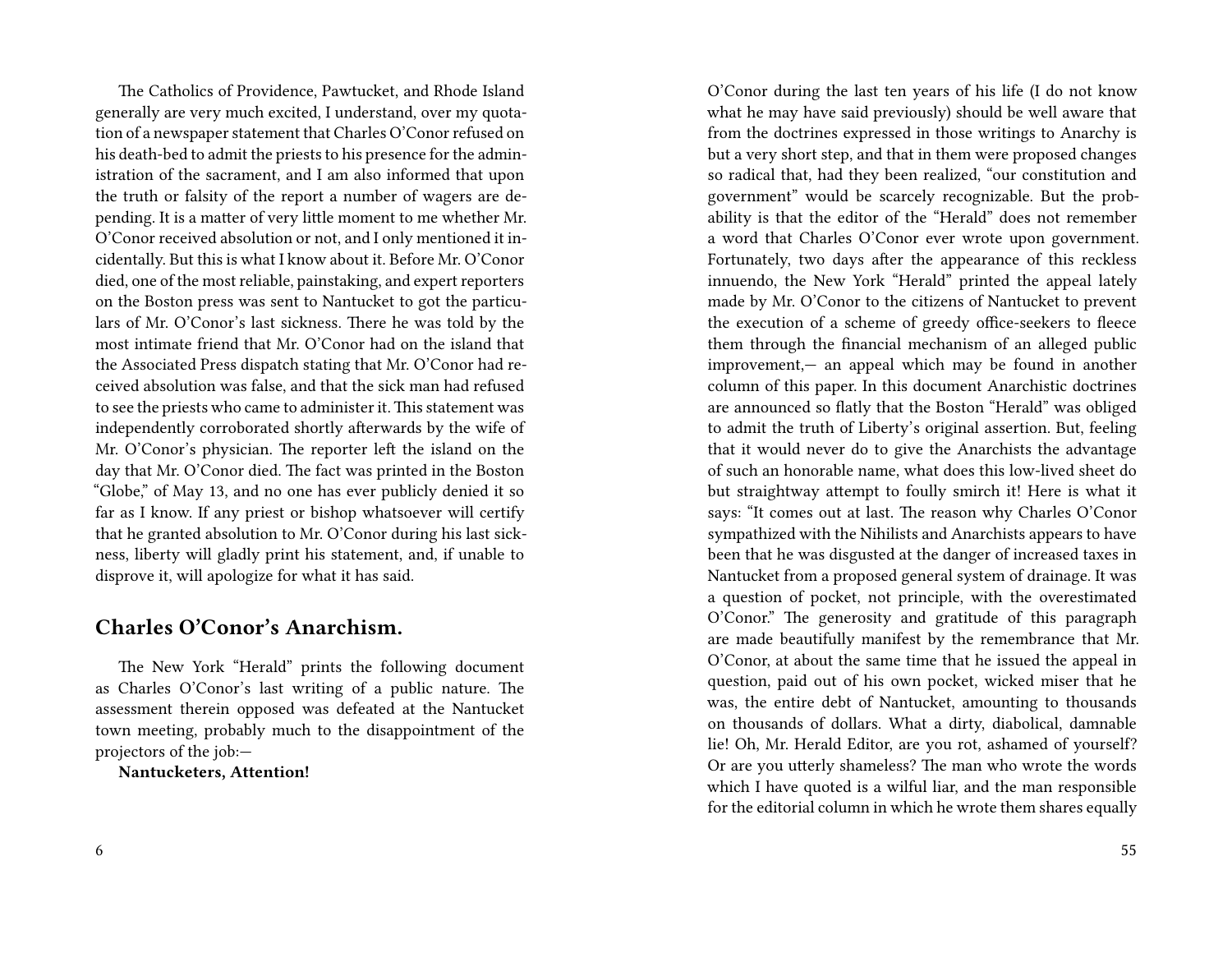two months in France. Nor are ymi ignorant that I returned to Thonon to attend the burial of Ananieff the day after Kropotkine's arrest and that I pronounced a few words over his grave. The officers who were stationed immediately behind me and who repeated my name had only to invite me to follow them.

But whether I reside in France or in Switzerland matters little. If you desire to institute proceedings against me, I will hasten to respond to your personal invitation.

Name the place, the day, and the hour.

At the appointed time I will knock at the door of the prison designated.

Accept, sir, my civilities.

Elisée Reclus

*— Editor Liberty.*

## **Kicking a Dead Lion.**

When Liberty authoritatively announced a fortnight ago that Charles O'Conor was an Anarchist, the Boston "Herald," in its usual petty and contemptible fashion, affected incredulity, and made the following comment: "Some of the people who have been gushing lately over Charles O'Conor will be surprised to see the declaration made by Mr. Tucker, the editor of Liberty, that Mr. O'Conor was a thorough-going sympathizer with the doctriues of the Anarchists as set forth in Mr. Tucker's paper. The distinguished lawyer who used to eulogize our constitution and government must have changed his mind after he went into retirement." Now, whoever is familiar with the political writings published by Charles

- 1. The foremost object of all wise municipal laws is to preserve the private citizen from oppression.
- 2. The only positively dangerous persons in any of our modern civilized societies are those who devote or apply themselves to the making or administration of laws.

*a.* For the repression of all other evil-doers, the laws formulated against injustice may be employed and innocence be thereby defended.

*b.* The selfish and vicious lawmaker, aided by his ally, the law administrator, can oppress at pleasure.

*c.* The wrangles of government mongers among themselves concerning the spoils wrung from the community by unjust law afford no barrier against legalized oppression.

- 3. At the glorious uprising of 1776 in the new world these truths were not perceived. That uprising was directed against the cruel domination of a foreign tyranny. The efforts required to set aside the then present oppression, with its immediate evils, gave ample occupation to the fathers. They had not time for considering the evils incident to all government by mere mortals over their fellows in the exercise of undefined discretionary power, and which consequently were liable to be thereafter developed in our midst. The previous experience of mankind furnished them no guide, consequently no censure attaches to their memories for their not foreseeing the growth of evil practices or the inevitable effect of such practices in the ultimate establishment of evil principles.
- 4. The great oppression thus developed in our republic is the production at this day of a govemment-mongering horde. Though originally raised and nurtured in the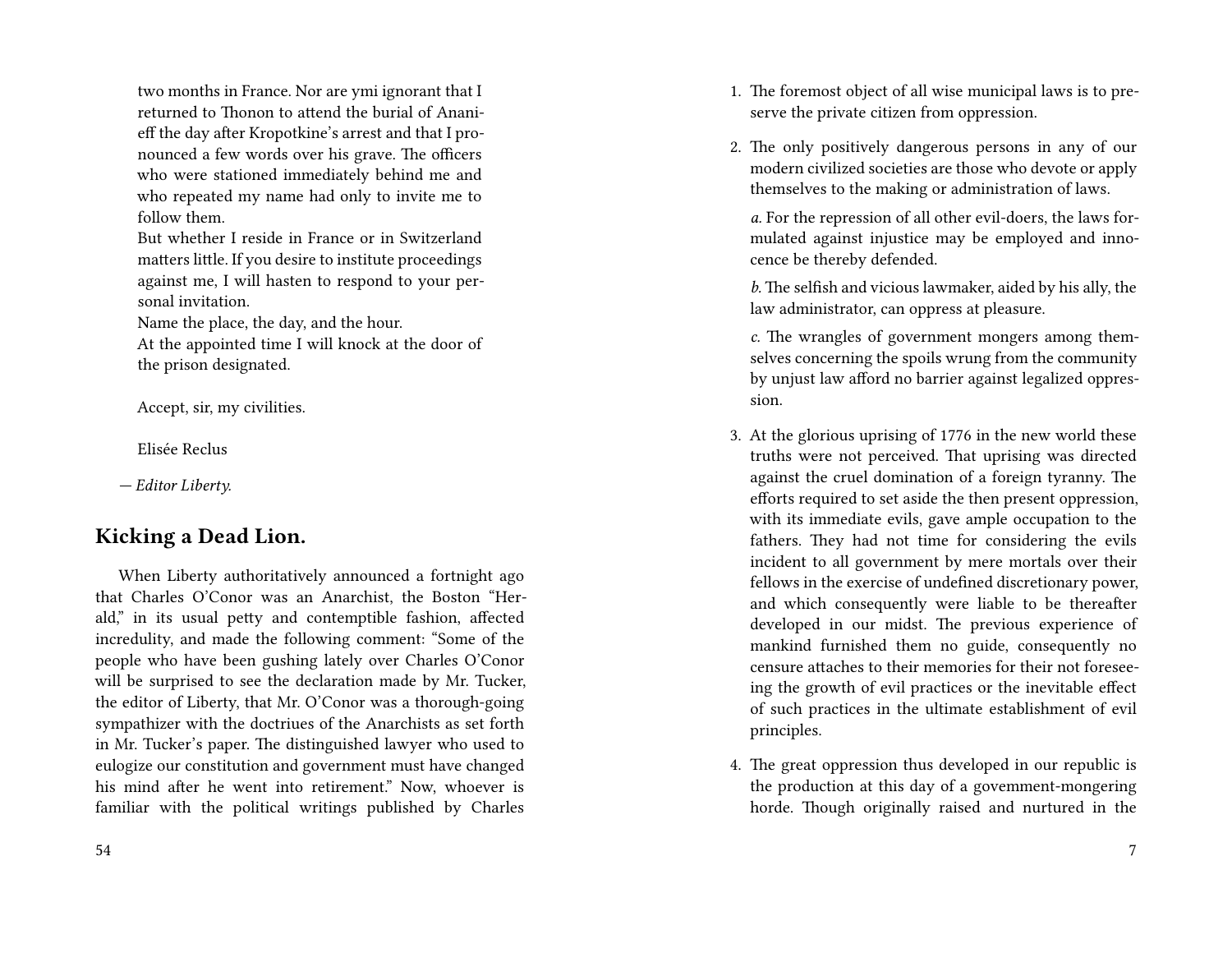slums of great cities, their evil example has captivated selfish and designing minds throughout the country, and our people are gradually becoming their slaves.

*а.* The dominant conceit of the government-mongering horde is to have everything done by the government, that is, by the agents whom they juggled into the offices.

*b.* The reputation of Nantucket as a healthful resort for our fellow-citizens in their leisure seasons has been greatly impaired by the publication that the inhabitants, by their vile habits, create a detestable stench, rendering life uncomfortable and endangering health. This is the work of our government mongers. Few in number, but active, designing, and selfish, they see an avenue to personal profit and advantage in making the purification of every filthy fellow's privy a public governmental job.

We must have public sewers! A lot of public officers to superintend them! A grand public debt to grind us with taxes for the redemption of its semi-annual coupons‼! How deligtful! Nor is this enough.

*c.* Now a private company, at its own risk and cost, provide all who desire it with water. This brings no taxes upon us. It costs nothing except to those who wish for the luxury, and who, of course, should pay for it.

True, the town now pays for a supply of this water to extinguish fires. The institution of this practice was a preparatory trick of the govemment-mongers - an entering wedge for the achievement now in view—the town's purchase of the works. The company should have been compelled, as a compensation for using the public streets, to furnish water for the extinguishment of fire.

Here, too, must arise another gang of town officers and another parcel of town bonch Huzza for our side! More tion in which he had been so successful elsewhere, he dared to find the economic and political system of imperial France not the best imaginable. An original *savant*, he did not separate, in his profound and luminous researches, effects from causes, men from the earth. It was not enough for him to determine the natural fertility of a soil; he bothered himself also about the conditions of the distribution of this common patrimony.

It was largely for that reason that in 1869 he joined the International. It was permissible then and even not unfashionable: no other proof is needed than the affiliation of that old crocodile, Jules Simon.

[To be continued.]

\* The series of three articles printed under this head originally appeared in Henry Rochefort's journal, "L'Intransigeant," January 11, January 30, and February 8, 1883, and were written apropos of the rumors then current regarding the French government´s intention of arresting Elisée Reclus on a charge of conspiracy with Pierre Kropotkine, who was then on trial and shortly afterwards was sentenced to imprisonment for a long term. The following letter from M. Reclus himself had also just appeared:—

*Monsieur Rigot, Examining Magistrate at Lyons:*

Sir,— I read in the Lyons "Republican" of December 22 that, "according to the warrant," the two chiefs and organizers of the "revolutionary Anarchists" are Elisée Reclus and Prince Kropotkine, and that I do not share my friend's imprisonment for the sole reason that French justice cannot go beyond the frontier to arrest me.

You know, however, that it would have been very easy arrest me, since I have just passed more than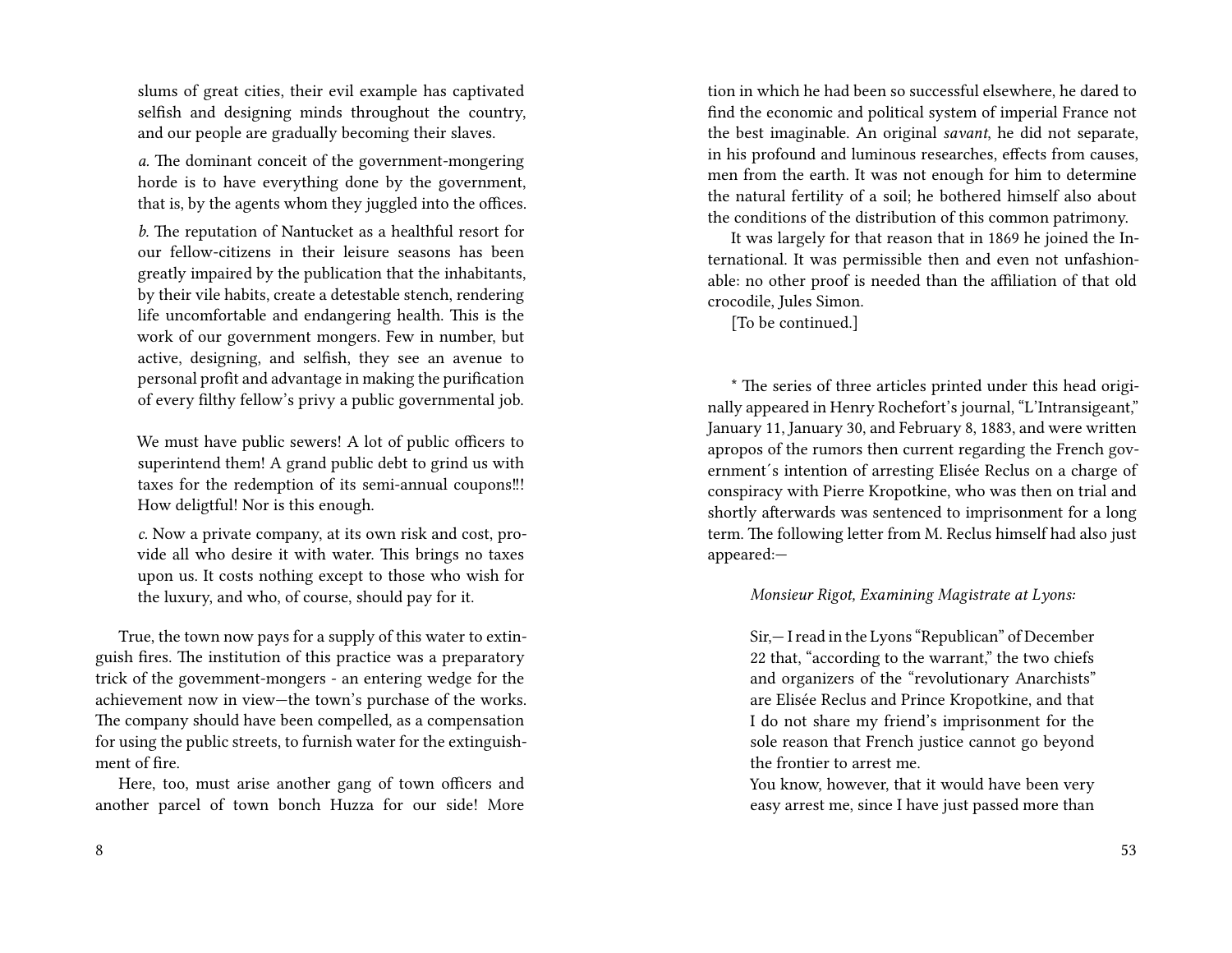ace to it, he will have done nothing. I point out this timorous judge to the implacable Devès.

But the audacious criminal  $-$  I do not mean the examining magistrate or Devès — shall not escape, through I know not what shameful compromises, being branded as he deserves.

At the risk of exposing my breast to the daggers of the Internationalists, of whom I should still be one if it were not forbidden, I will pitilessly draw up the criminal record of the hardened rascal whom the galleys claim, if not the scaffold.

Before all else the public safety!

Elisée Reclus was a precocious criminal. Brought up in detestable ideas of truth and justice, he was compelled to quit France, whose ruin he already plotted, at the time when Napoleon III. was trying to save her. At the *coup d'Etat* of 1851 Elisée Reclus was barely twenty-one years old. He went to live  $-$  and industriously, I will answer for it  $-$  in England first, then in the two Americas, finally in New Granada.

The various pursuits in which he was obliged to engage did not prevent him from studying these various countries. The precious notes which he brought back to France in 1857 alone sufficed to place him in one day in the front rank of our geographers.

During the war of secession he published in the "Revue des Deux-Mondes" some remarkable studies which threw complete light upon the question, and started the current of public opinion in favor of the generous cause upheld by Lincoln.

The United States minister, grateful for this service spontaneously rendered, offered Elisée Reclus a considerable sum, which the young *savant*, wrapping himself in his proud poverty, had the indelicacy to refuse. Did he intend to give the men of the Empire a lesson which the men of the present Republic take for them? I do not know. What I do know is that this affectation of disinterestedness was a deplorable example.

Elisée Reclus did not stop there. Applying to his country and his fellow-citizens the marvellous processes of investigataxes, more hangers-on for the office-mongering bosses, more interest-bearing coupons!

All this, too, for the men who scandalize our reputation at a healthful resort, thereby destroying the sole employment left us since the decline and extinction of the whals ashery. Instead of spreading forth the vile tale of our alleged nastiness to drive off in disgust those inclined to visit us, they should clean their own privies at their own expense, and if they have any neighbors more filthy than themselves, an indictment for the nuisance would obviate the evil. If any of these pretenders to public spirit possess influence — and some of then do — instead of ventilating the story of our alleged stinks to the destruction of our trade, they should give attention to the following reforms:—

- 1. By indictment and other coercive measures compel the dirty people, if any such there be, to clean out their privies, etc., at their own cost.
- 2. Open fire upon the railroad companies which, in the transportation of passengers to and fro from the sonth, discriminate against Nantucket and incommode, as far as possible, the travel hither and hence.
- 3. Establish at once that indispensable inducement to an active influx of summer visitors — telegraphic cable.

**Innkeepers of Nantucket, Boarding-House Keeepers of Nantucket, Industrious Workers of Nantucket:—**

Go to Town Meeting and vote down the selfish speculators who are seeking your ruin.

February 18, 1884.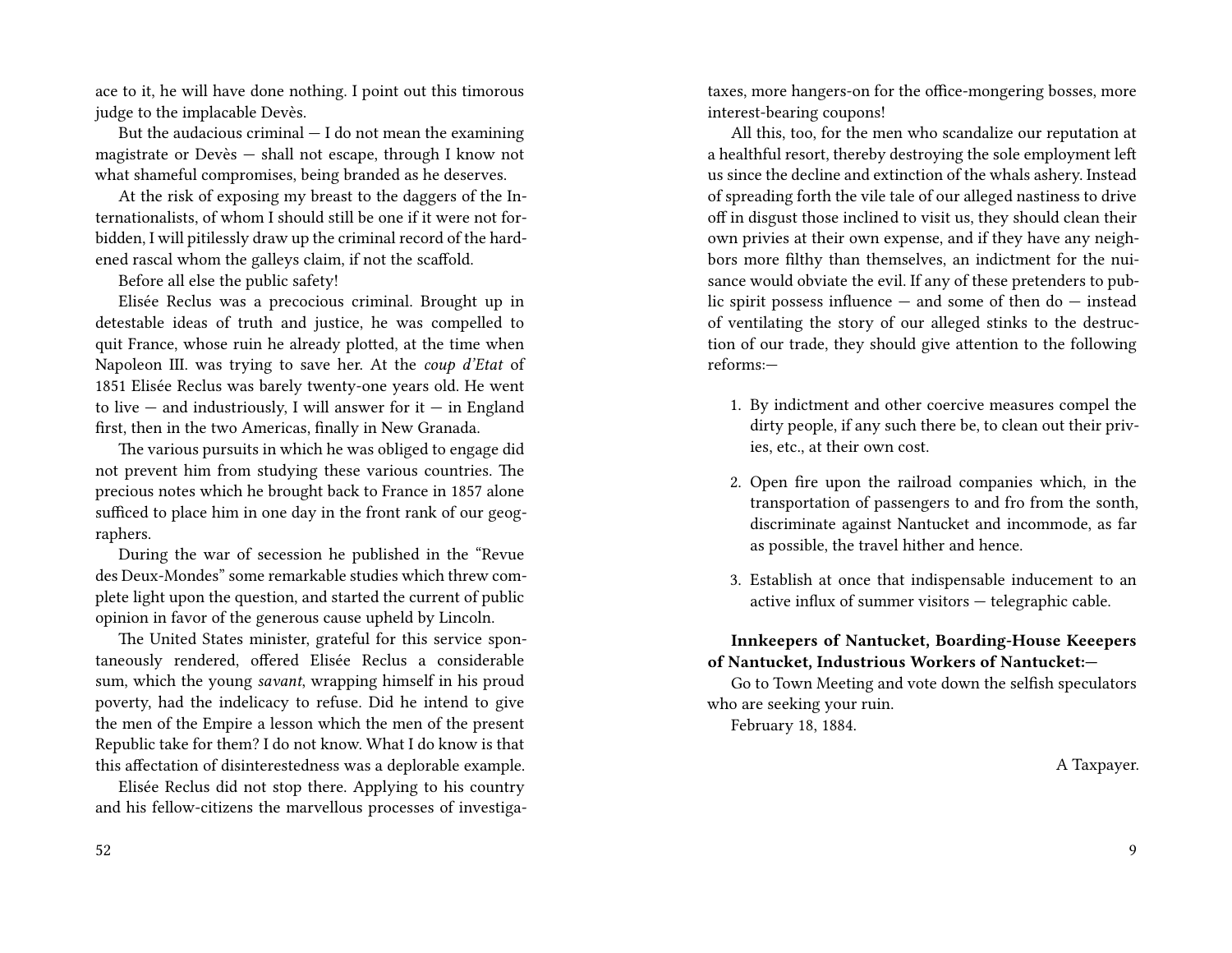## **A Letter From Dr. Lazarus.**

#### *To the Editor of Liberty:*

Liberty awaking from her nap on May 17 courteously salutes me. In returning the compliment, I would remind the young lady that French and English idioms, like the branches of the hyperbole, however intelligent of each other, never meet. Thus, what was in my letter only personal and piquant, looks arrogant and absurd in its translation. Besides, *fou*, you know, does not mean fool; that is *sot*. *Fou* is not impolite in its range of meanings between rash and cracked. Let me add that my acquitance with radical literature is quite recent, with the opening of this spring. The "Index," indeed, pointed me that way some months earlier. Like "Thisbe," she is a "grey eye or so, but not to the purpose." But I find however, elsevhere, free comradeship, and here venture gratefully to express my high appreciation of the few articles which have lately appeared in "Man" from the pen of Courtlandt Palmer. I was prepared to expect something good in your Russian story, yet am none the less thrilled with surprise at its excellence. The illusion of reality is prompt and perfect, and your own work leaves nothing to be desired. I should never have supposed it a translation, unless you had told me so. The author employs the same artifice in his introduction, which experience has taught me, as a *reader*, to adopt for my own satisfaction, with that class of works.

Your and Liberty's friend,

M. E. Lazarus.

Guntersville, Alabama, May 30, 1884.

said, is that of the fraternal equity for which all yearn, but almost always as a dream; with us it takes form and becomes a concrete reality. It pleases us not to live if the enjoyments of life are to be for us alone; we protest against our good fortune if we may not share it with others; it is sweeter for us to wander with the wretched and the outcast than to sit, crowned with roses, at the banquets of the rich. We are weary of these inequalities which make us the enemies of each other; we would put an end to the furies which are ever bringing men into hostile collision, and all of which arise from the bondage of the weak to the strong under the form of slavery, serfage, and service. After so much hatred we long to love each other, and for this reason are we enemies of private property and despisers of the law.

## **The Criminal Record of Elisée Reclus.\* By E. Vaughan.**

#### **I.**

The examining magistrate in the trials now in progress at Lyons appears to have abandoned the ingenious idea which he at first entertained,— of adding Elisée Reclus to his little collection of malefactors.

Elisée Reclus, nevertheless, placed himself at his disposition with perfect good grace. But it had been discovered, that, in the matter of conspicuous names, that of our friend Kropotkine sufficed for the moment. It is imprudent to put all one's eggs in the same basket, and it has been determined to save Elisée Reclus for the conspiracy that Devès will not fail to discover next year.

Well! in my opinion, the Lyons magistrate, in this affair, has failed in all his duties. His mission is to protect society, and until he shall have laid hands on all the disturbers who are a men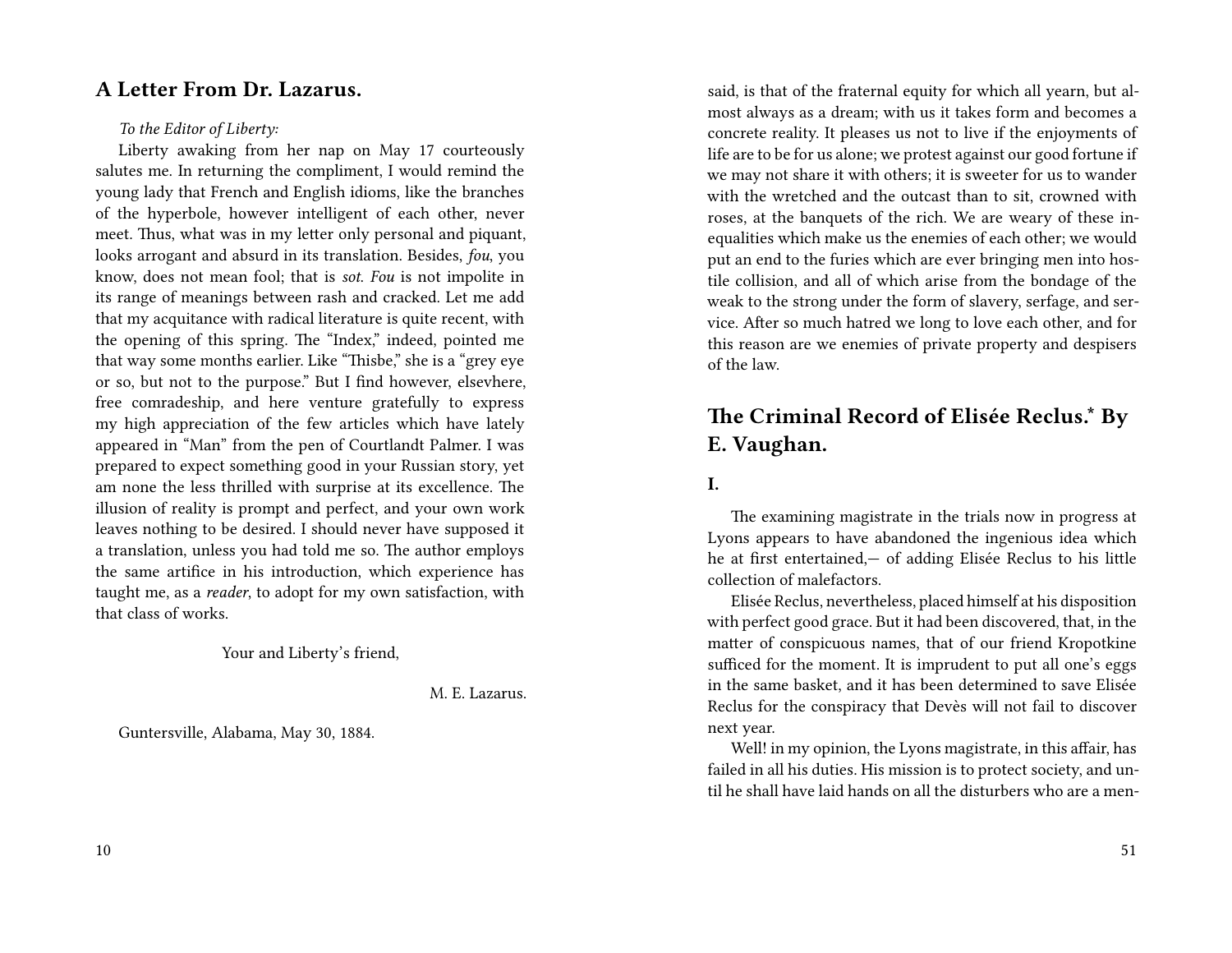little scheme for changes in economic relations? Even the orator who noisily denies that there is a social question affirms the contrary by a thousand propositions. And those who would lead us back to the Middle Ages, are they not also socialists? They think they have found in a past, restored after modern ideas, conditions of social justice which will establish for ever the brotherhood of man. All are awaiting the birth of a new order of things; all ask themselves, some with misgiving, others with hope, what the morrow will bring forth. It will not come with empty hands. The century which has witnessed so many grand discoveries in the world of science cannot pass away without giving us still greater conquests. Industrial appliances, that by a single electric impulse make the same thought vibrate through five continents, have distanced by far our social morals, which are yet in many regards the outcome of reciprocally hostile interests. The axis is displaced; the world must crack that its equilibrium may be restored. In spirit revolution is ready; it is already thought — it is already willed; it only remains to realize it, and this is not the most difficult part of the work. The Governments of Europe will soon have reached the limits to the expansion of their power and find themselves face to face with their increasing populations. The superabundant activity which wastes itself in distant wars must then find employment at home — unless in their folly the shepherds of the people should try to exhaust their energies by setting Europeans against Europeans, as they have so often done before. It is true that in this way they may retard the solution of the social problem, but it will rise again after each postponement, more formidable than before.

Let economists and rulers invent political constitutions or salaried organizations, whereby the workman may be made the friend of his master, the subject the brother of the potentate, we, "frightful Anarchists" as we are, know only one way of establishing peace and goodwill among men — the suppression of privilege and the recognition of right. Our ideal, as we have

## **Liberty Limited Only by Itself. [Henry Maret in "Le Radical."]**

The "République Francaise" thinks it has thrown me into confusion by asking me if liberty consists in doing everything that comes into any individual's head. This confusion is all a fine imagination of its own; I have not been confused for a second. My reply is prompt;

Yes, liberty consists in doing everything that comes into any individual's head, on the sole condition that that which comes into the head of any individual does not injure any other individual.

It is for this reason that murder and robbery may be forbidden, since to murder and robbery two are necessary, and with the liberty of the murderer and the robber coexists that of the murdered and the robbed. But I confess that I have never been able to see the propriety of regulating in any manner whatever the conduct of an isolated individual; I regard what is called public morality as nonsense; and I consider that everything should be permitted which does not injure a neighbor in an indisputable fashion.

## **What's To Be Done? A Romance. By N. G. Tchernychewsky.**

Translated by Benj. R. Tucker.

Continued from No. 43.

This is what Vérotchka said to Storechnikoff:

"I must speak severely to you, sir; last evening at the theatre you told your friends that I was your mistress. I will not tell you that this lie was cowardly; for, if you had understood the whole import of your words, I do not think that you would have uttered them, But I warn you that if, at the theatre or in the street, you ever approach me, I will give you a blow. I know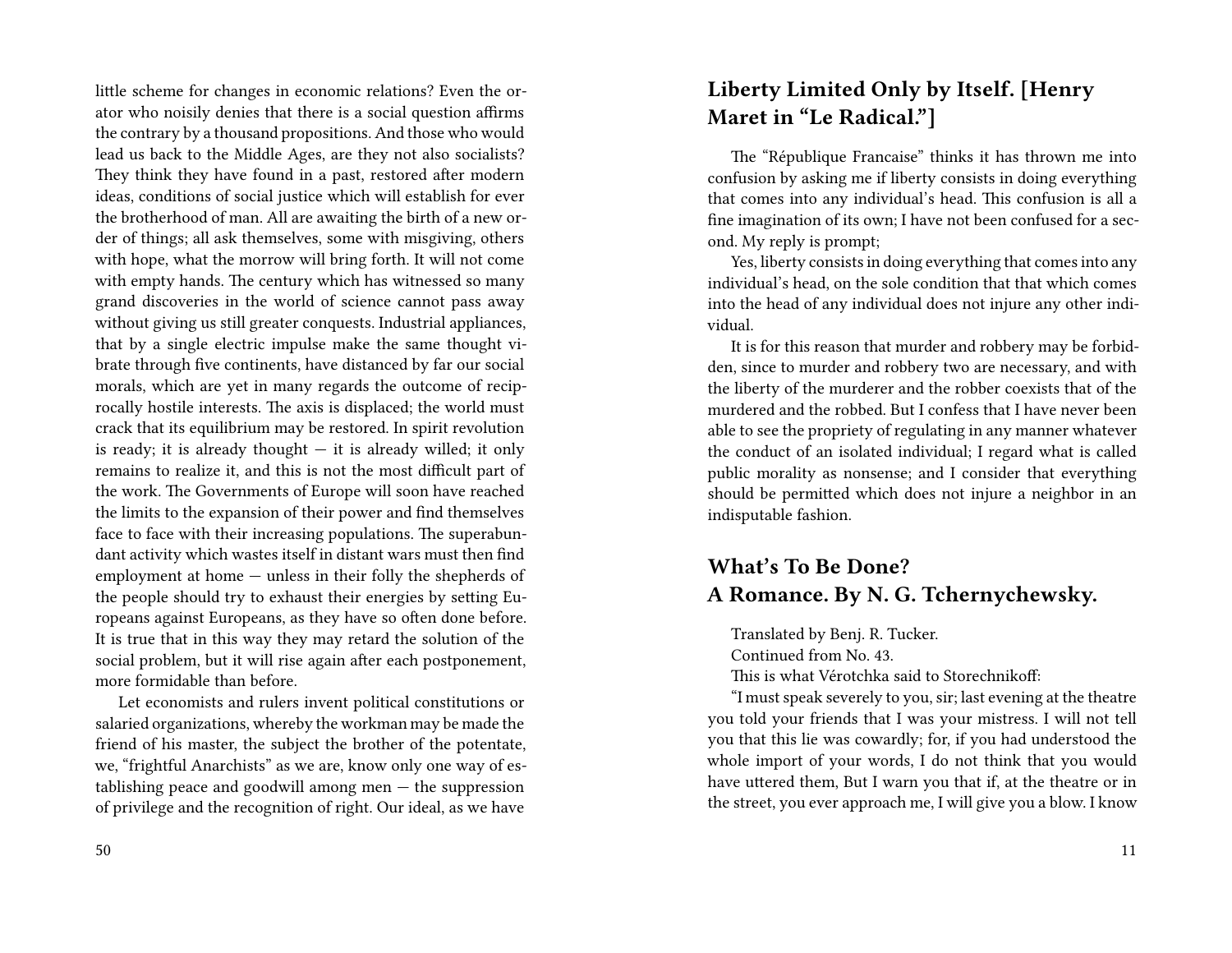that my mother will kill me with ill-treatment [it was here that Vérotchka smiled], but what does that matter, since life is so little to me? This evening you wili receive from my mother a note informing you that I am indisposed and unable to join you in the sleigh-ride."

He looked at her with big eyes, as Maria Alexevna had observed.

She resumed:

"I address you, sir, as a man of honor not yet utterly depraved. If I am right, I pray you to cease your attentions, and I, for my part, will pardon your calumny. If you accept, give me your hand."

He shook her hand without knowing what he did.

"Thank you," she added; "and now go. You can give as a pretext the necessity for ordering the horses."

He stood as one stupefied, while she began once more to sing "Troika."

If connoisseurs had heard Vérotchka, they would have been astonished at the extraordinary feeling which she put into her song; in her, feeling surely dominated art.

Meanwhile Maria Alexevna was coming, followed by her cook carrying the breakfast and coffee on a tray. But Storechnikoff, pretending that he had orders to give concerning the preparation of the horses, withdrew toward the door instead of approaching, and, before the steward's wife could protest, the young man went out.

Maria Alexevna, pale with rage and fists lifted in the air, rushed into the parlor, crying:

"What have you done, wench? Wait for me!"

Vérotchka had hurried into her room. Thither the mother ran like a hurricane; but the door was locked. Beside herself, she tried to break down the door, and struck it heavy blows.

"If you break down the door," cried the young girl, "I will break the window's and call for help; in any case, I warn you that you shall not take me alive."

menaces of the past. It is a constant fact that in all serious popular movements, made for an idea, hope of a better time, and above all, the sense of a new dignity, fills the soul with high and magnanimous sentiments. So soon as the police, both political and civil, cease their functions and the masses become masters of the streets, the moral atmosphere changes, each feels himself responsible for the prosperity and contentment of all; molestation of individuals is almost unheard of; even professional criminals pause in their sad career, for they too, feel that something great is passing through the air. Ah! if revolutionaries, instead of obeying a vague idea as they have almost always done, had formed a definite aim, a well-considered scheme of social conduct, if they had firmly willed the establishment of a new order of things in which every citizen might be assured bread, work, instruction, and the free development of his being, there would have been no danger in opening all prison-gates to their full width, and saying to the unfortunates whom they shut in, "Go, brothers, and sin no more."

It is always to the nobler part of man that we should address ourselves when we want to do great deeds. A general fighting for a bad cause stimulates his soldiers with promises of booty; a benevolent man who cherishes a noble object encourages his companions by the example of his own devotion and self-sacrifice. For him faith in his idea is enough. As says the proverb of the Danish peasants: "His will is his paradise." What matters it that he is treated as a visionary! Even though his undertaking were only a chimera, he knows nothing more beautiful and sweet than the desire to act rightly and do good; in comparison with this vulgar realities are for him but shadows, the apparitions of an instant.

But our ideal is not a chimera. This, public opinion well knows; for no question more preoccupies it than that of social transformation. Events are casting their shadows before. Among men who think is there one who in some fashion or another is not a socialist  $-$  that is to say, who has not his own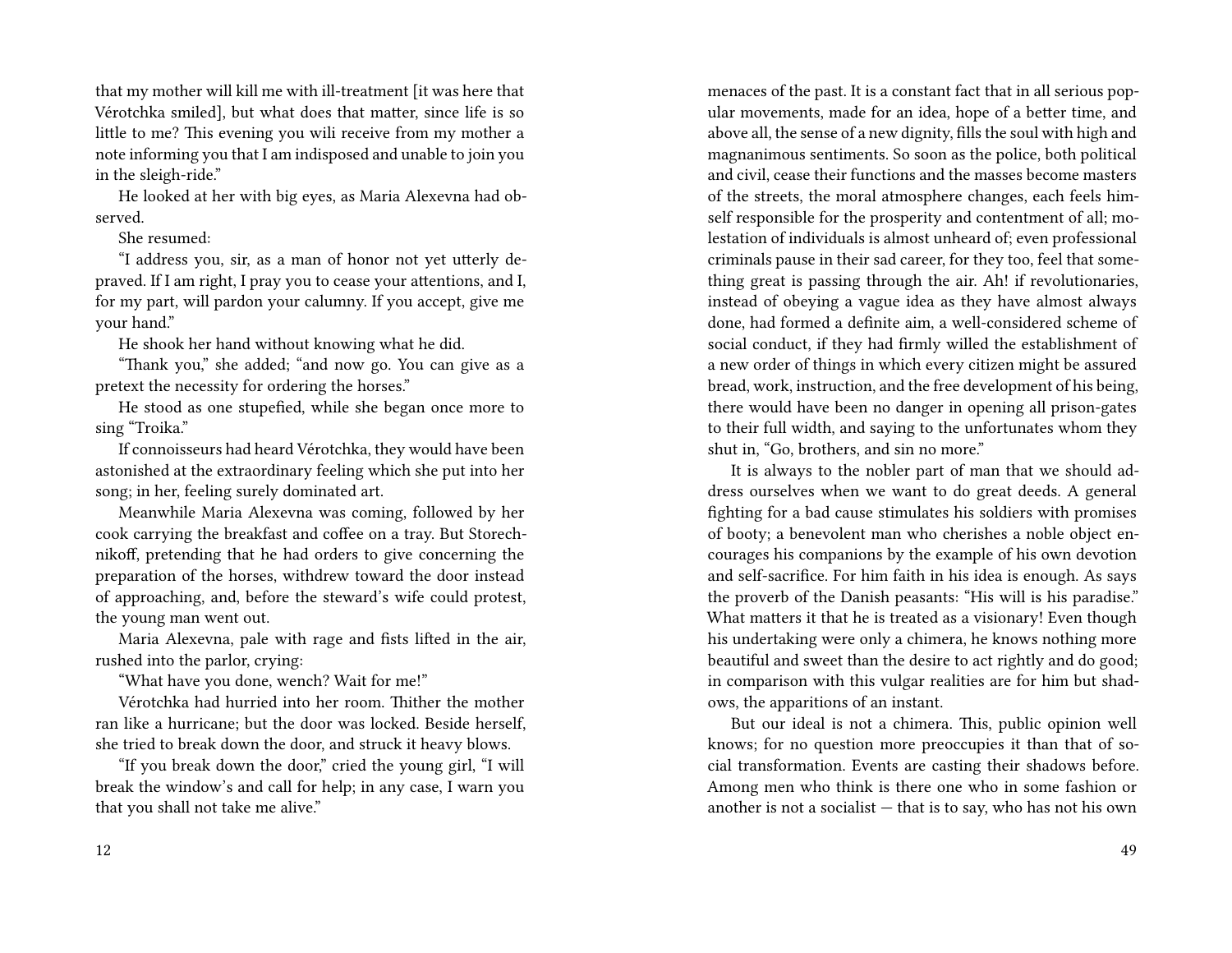if he perceives that his agents betray his cause and league themselves with his oppressors, that official justice aggravates his wrongs; in a word, if whole classes and populations are unfairly used, and have no hope of finding in the society to which they belong a redresser of abuses, is it not certain that they will resume their inherent right of vengeance and execute it without pity? Is not this indeed an ordinance of Nature, a consequence of the physical law of shock and counter-shock? It were unphilosophic to be surprised by its existence. Oppression has always been answered by violence.

Nevertheless, if great human evolutions are always followed by sad outbreaks of personal hatreds, it is not to these bad passions that well-wishers of their kind appeal when they wish to rouse the motive virtues of enthusiasm, devotion, and generosity. If changes had no other result than to punish oppressors, to make them suffer in their turn, to repay evil with evil, the transformation would be only in seeming. What boots it to him who truly loves humanity and desires the happiness of all that the slave becomes master, that the master is reduced to servitude, that the whip changes hands, and that money passes from one pocket to another? It is not the rich and the powerful whom we devote to destruction, but the institutions which have favored the birth and growth of these malevolent beings. It is the medium which it behooves us to alter, and for this great work we must reserve all our strength; to waste it in personal vindications were merest puerility."Vengeance is the pleasure of the gods," said the ancients; but it is not the pleasure of self-respecting mortals; for they know that to become their own avengers would be to lower themselves to the level of their former oppressors. If we would rise superior to our adversary, we must, after vanquishing him, make him bless his defeat. The revolutionary device, "For our liberty and for yours," must not be an empty word.

The people in all times have felt this; and after every temporary triumph the generosity of the victor has obliterated the

The calm and decided tone with which these words were uttered did not fail to make an impression on the mother, who contented herself with shouting and made no more attacks on the door.

As soon as she could make herself heard, Vérotchka said to her:

"I used to detest you, but since last night I have pitied you. You have suffered, and that has made you wicked. If you wish it, we will talk together pleasantly, as we have never talked together before."

These words did not go straight to the heart of Maria Alexevna, but her tired nerves demanded rest: she asked herself if, after all, it were not better to enter into negotiations. She will no longer obey, and yet she must be married to that fool of a Michka.<sup>1</sup> And then, one cannot tell exactly what has happened; they shook hands. . . . . . . no, one cannot tell. She was still hesitating between stratagem and ferocity, when a ring of the bell interrupted her reflections; it was Serge and Julie.

#### **IV.**

"Serge, does her mother speak French?" had been Julie's first word on waking.

"I know nothing about it. What! have you still that idea?"

"Still. But I do not believe she speaks French: you shall be my interpreter." Had Vera's mother been Cardinal Mezzofanti,<sup>2</sup> Serge would have consented to go to her with Julie. To follow Julie everywhere, as the confidant always follows the heroines of Corneille, had become his destiny, and we must add that he did not complain of it.

But Julie had waked late and had stopped at four or five stores on the way, so that Storechnikoff had time to explain

 $1$  Michka is an ill-natured diminutive of Mikhail.

<sup>&</sup>lt;sup>2</sup> Who spoke sixty languages, it is said.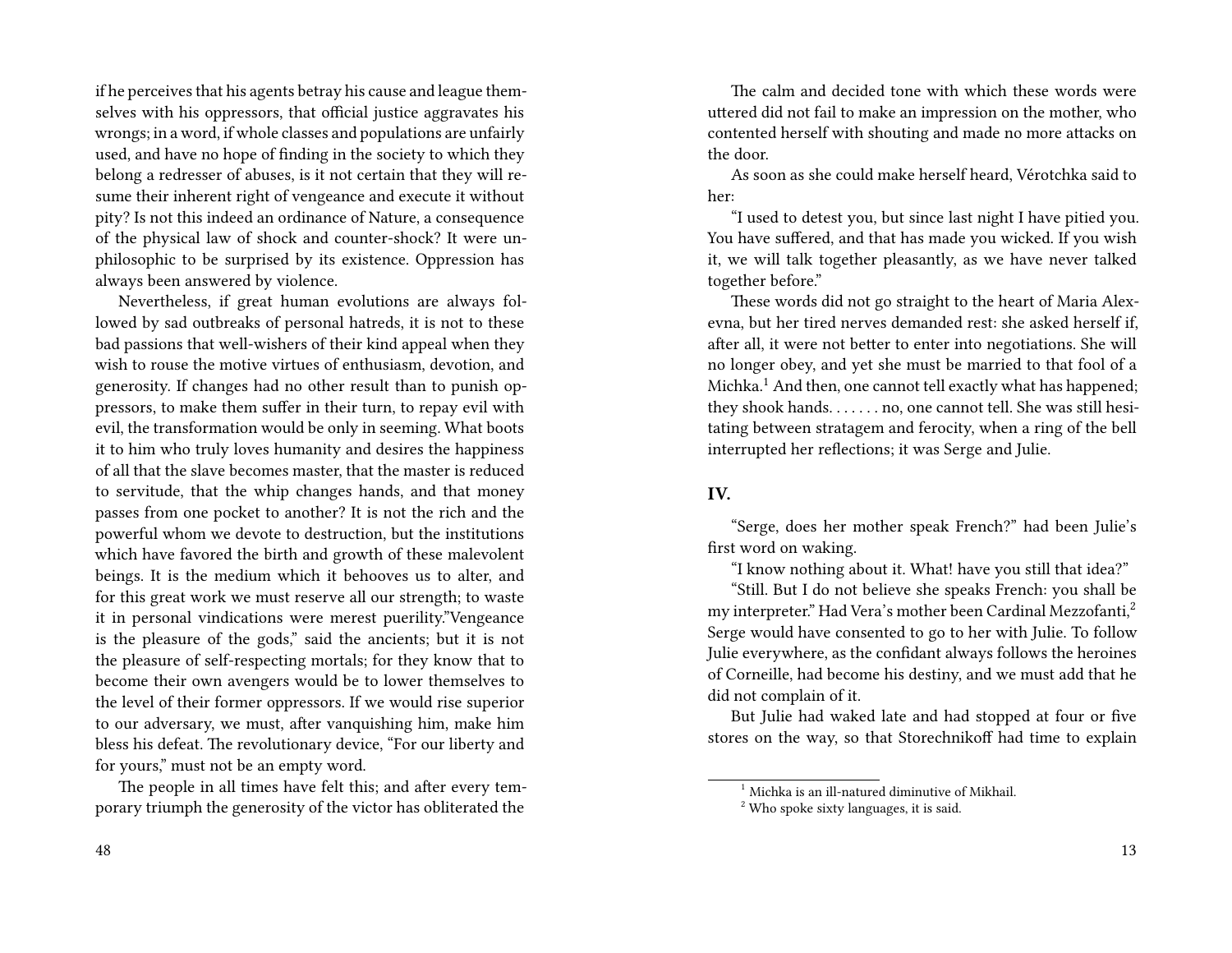himself and Maria Alexevna to rage and calm down again before their arrival.

"What horrible stairs! I never saw anything like them in Paris. And, by the way, what shall be our excuse for calling?"

"No matter what; the mother is a usurer; we will pawn youv brooch. No, I have a better idea; the daughter gives piano lessons. We will say that you have a niece, etc."

At the sight of Serge's beautiful uniform and Julie's dazzling toilette Matroena blushed for the first time in her life; she had never seen such fine people. No less were the enthusiasm and awe of Maria Alexevna when Matroena announced Colonel X. and his wife.

And his wife!

The scandals which Maria Alexevna started or heard of concerned nobody higher in station than counsellors. Consequently she did not suspect that Serge's marriage might be only one of those so-called *Parisian* marriages, in which legality goes for nothing. Besides, Serge was brilliant; he explained to her that he was fortunate in having met them at the theatre, that his wife had a niece, etc., and that, his wife not speaking Russian, he had come to act as an interpreter.

"Oh yes! I may thank heaven; my daughter is a very talented musician, and were she to be appreciated in a house like yours I should be extremely happy; only, she is not very well; I do not know whether she can leave her room."

Maria Alexevna spoke purposely in a very loud voice in order that Vérotchka might hear and understand that an armistice was proposed. At the same time she devoured her callers with her eyes.

"Vérotchka, can you come, my dear?"

Why should she not go out? Her mother certainly would not dare to make a scene in public. So she opened her door; but at sight of Serge she blushed with shame and anger. This would have been noticed even by poor eyes, and Julie's eyes

lence which almost invariably accompanies revolution. And yet a close study of the present state of things would show them that the supposed period of tranquillity in which we live is really an age of cruelty and violence. Not to speak of war and its crimes, from the guilt of which no civilized State is free, can it be denied that chief among the consequences of the existing social system are murder, maladies, and death. Accustomed order is maintained by rude deeds and brute force, yet things that happen every day and every hour pass unperceived; we see in them a series of ordinary events no more phenomenal than times and seasons. It seems less than impious to rebel against the cycle of violence and repression which comes to us hallowed by the sanction of ages. Far from desiring to replace an era of happiness and peace by an age of disorder and warfare, our sole aim is to put an end to the endless series of calamities which has hitherto been called by common consent"The Progress of Civilization." On the other hand, vengeances are the inevitable incidents of a period of violent changes. It is in the nature of things that they should be. Albeit deeds of violence, prompted by a spirit of hatred, bespeak a feeble moral development, these deeds become fatal and necessary whenever the relations between man and man are not the relations of perfect equity. The original form of justice as understood by primitive peoples was that of retaliation, and by thousands of rude tribes this system is still observed. Nothing seemed more just than to offset one wrong by a like wrong. Eye for eye! Tooth for tooth! If the blood of one man has been shed, another must die! This was the barbarous form of justice. In our civilized societies it is forbidden to individuals to take the law into their own hands. Governments, in their quality of social delegates, are charged on behalf of the community with the enforcement of justice, a sort of retaliation somewhat more enlightened than that of the savage. It is on this condition that the individual renounces the right of personal vengeance; but if he be deceived by the mandatories to whom he entrusts the vindication of his rights,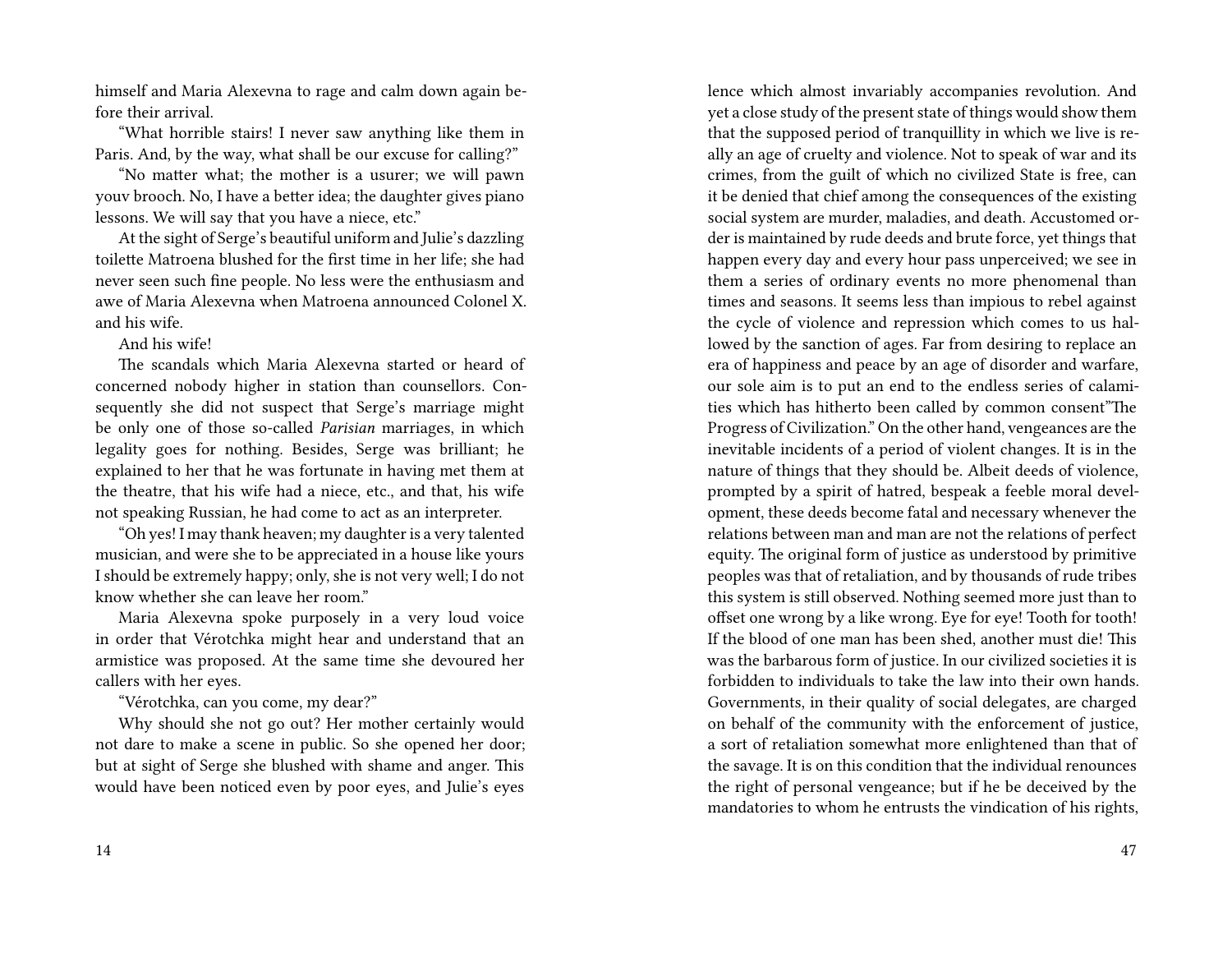own power: when the "groups," freed for an instant from the pressure above, reform themselves according to their natural affinities, on which side will be the many? Though making no pretension to prophetic insight, may we not venture without temerity to say that the great multitude would join our ranks? Albeit they never weary of repeating that Anarchism is merely the dream of a few visionaries, do not even our enemies, by the insults they heap upon us and the projects and machinations they impute to us, make an incessant propaganda in our favor? It is said that, when the magicians of the Middle Ages wanted to raise the devil, they began their incantations by painting his image on a wall. For a long time past modern exorcists have adopted a similar method for conjuring Anarchists.

Pending the great work of the coming time, and to the end that this work may be accomplished, it behooves us to utilize every opportunity for rede and deed. Meanwhile, although our object is to live without government and without law, we are obliged in many things to submit. On the other hand, how often are we enabled to disregard their behests and act on our own free will? Ours be it to let slip none of these occasions, and to accept tranquilly whatever personal consequences may result from doing that which we believe to be our duty. In no case will we strengthen authority by appeals or petitions, neither shall we sanction the law by demanding justice from the courts nor, by giving our votes and influence to any candidate whatsoever, become the authors of our own ill-fortune? It is also easy for us to accept nothing from power, to call no man "master," neither to be called "master" ourselves, to remain in the ranks as simple citizens and to maintain resolutely, and in every circumstance, our quality of equal among equals. Let our friends judge us by our deeds, and reject from among them those of us who falter.

There are unquestionably many kind-hearted men that, as yet, hold themselves aloof from us, and even view our efforts with a certain apprehension, who would nevertheless gladly lend us their help were they not repelled by fear of the viowere very good: therefore without indirection, she explained herself:

"My dear child, you are astonished and indignant at seeing here the man before whom last night you were so shamefully outraged. But though he be thoughtless, my husband at least is not wicked; he is better than the scamps who surround him. Forgive him for love of me; I have come with good intentions. This niece is but a pretext; but your mother must think it genuine. Play something, no matter what, provided it be very short, and then we will retire to your room to talk."

Is this the Julie known to all the rakes of the aristocracy, and whose jokes have often caused even the libidinous to blush? One would say, rather, a princess whose ear has never been soiled.

Vérotchka went to the piano; Julie sat near her, and Serge busied himself in sounding Maria Alexevna in order to ascertain the situation regarding Storechnikolf. A few minutes later Julie stopped Vérotchka, and, taking her around the waist, led her to her room. Serge explained that his wife wished to talk a little longer with Vérotchka in order to know her character, etc. Then he led the conversation back to Storechnikoff. All this might be charming; but Maria Alexevna, who was by no means innocent, began to cast suspicious looks about her. Meanwhile Julie went straight to the matter in hand.

"My dear child, your mother is certainly a very bad woman, but in order that I may know how to speak to you, tell me why you were taken to the theatre last evening. I know already from my husband; but I wish to get your view of the matter."

Vérotchka needed no urging, and, when she had finished, Julie cried:

"Yes, I may tell you all!"

And in the most fitting and chaste language she told her of the wager of the night before. To which Vérotchka answered by informing her of the invitation to a sleigh-ride.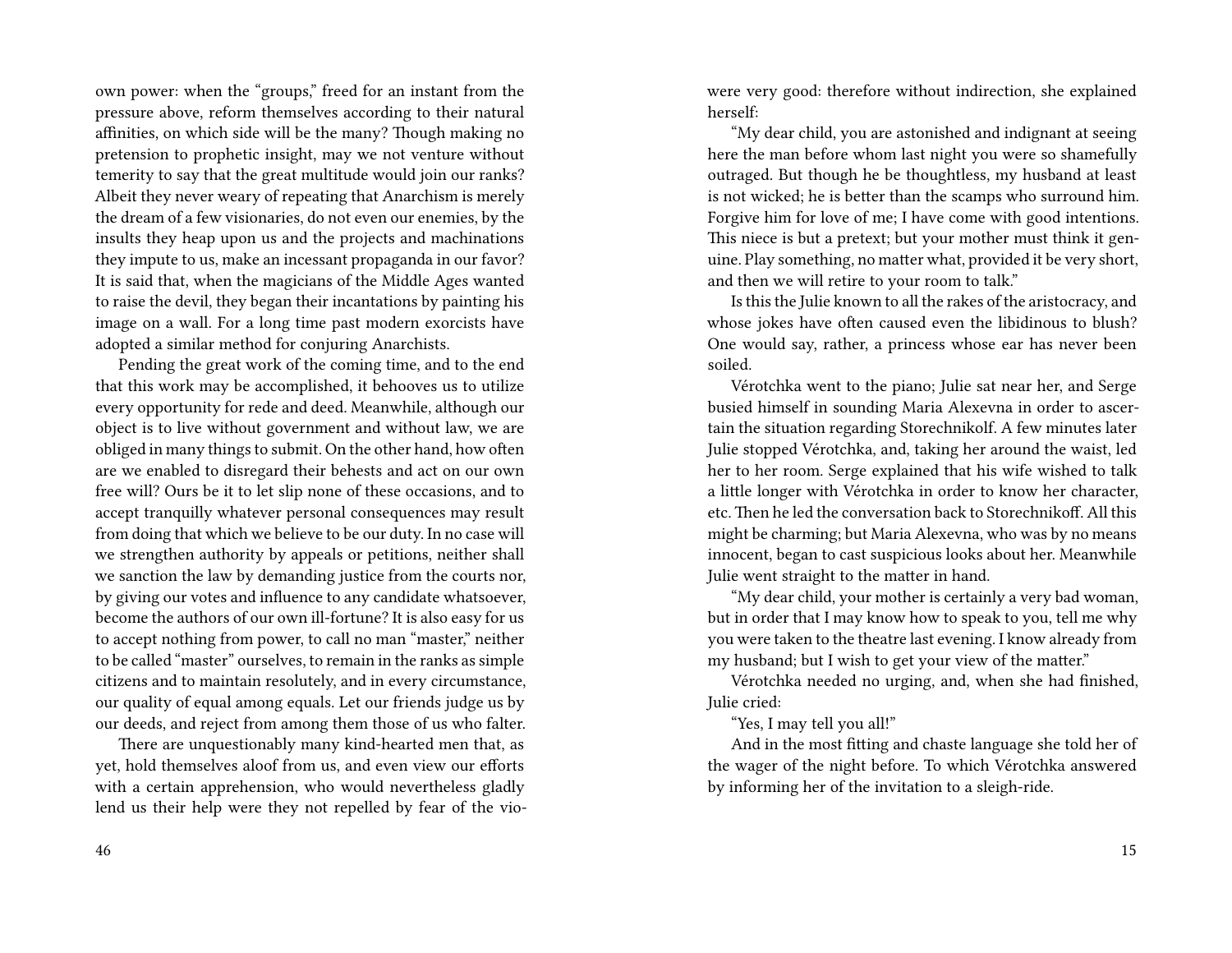"Did he intend to deceive your mother? Or were they in conspiracy?"

"Oh!" quickly cried Vérotchka, "my mother does not go as far as that."

"I shall know presently. Stay here; there you would be in the way."

Julie went back to the parlor.

"Serge," she said, "he has already invited this woman and her daughter to a sleigh-ride this evening. Tell her about the supper."

"Your daughter pleases my wife; it remains but to fix the price, and we shall be agreed. Let us come back to our mutual acquaintance, Storechnikoff. You praise him highly. Do you know what he says of his relations with your daughter? Do you know his object in inviting us into your box?"

Maria Alexevna's eyes flashed.

"I do not retail scandal, and seldom listen to it," she said, with restrained anger; "and besides," she added, while striving to appear humble, "the chatter of young people is of little consequence."

"Possibly! But what do you say to this?" And he told the story of the previous night's wager.

"Ah! the rascal, the wretch, the ruffian! That is why he desired to take us out of the city,— to get rid of me and dishonor my daughter."

Maria Alexevna continued a long time in this strain; then she thanked the colonel; she had seen clearly that the lessons sought were but a feint; she had suspected them of desiring to take Storechnikoff away from her; she had misjudged them; and humbly asked their pardon.

Julie, having heard all, hastened back to Vérotchka, and told her that her mother was not guilty, that she was full of indignation against the impostor, but that her thirst for lucre would soon lead her to look for a new suitor, which would at once subject Vérotchka to new annoyances. Then she asked her if and whom we may love with open hearts without afterthought or reserve?

It is to live in conditions of equality and escape from the falsehoods and hypocrisies of a society of superiors and inferiors, that so many men and women have formed themselves into close corporations and little worlds apart. America abounds in communities of this sort. But these societies, few of which prosper while many perish, are all ruled more or less by force; they carry within themselves the seeds of their own dissolution, and are reabsorbed by Nature's law of gravitation into the world which they have left. Yet even were they perfection, if man enjoyed in them the highest happiness of which his nature is capable, they would be none the less obnoxious to the charge of selfish isolation, of raising a wall between themselves and the rest of their race; their pleasures are egotistical, and devotion to the cause of humanity would draw back the best of them into the great struggle.

As for us Anarchists, never will we separate ourselves from the world to build a little church, hidden in some vast wilderness. Here in the fighting ground, and we remain in the ranks, ready to give our help wherever it may be most needed. We do not cherish premature hopes, but we know that our efforts will not be lost. Many of the ignorant, who either out of love of routine or simplicity of soul now anathematize us, will end by associating themselves with our cause. For every man whom circumstances permit to join us freely, hundreds are hindered by the hard necessities of life from openly avowing their opinions, but they listen from afar and cherish our words in the treasury of their hearts. We know that we are defending the cause of the poor, the disinherited, the suffering; we are seeking to restore to them the earth, personal rights, confidence in the future; and is it not natural that they should encourage us by look and gesture, even when they dare not come to us? In times of trouble, when the iron hand of might loosens its hold, and paralyzed rulers reel under the weight of their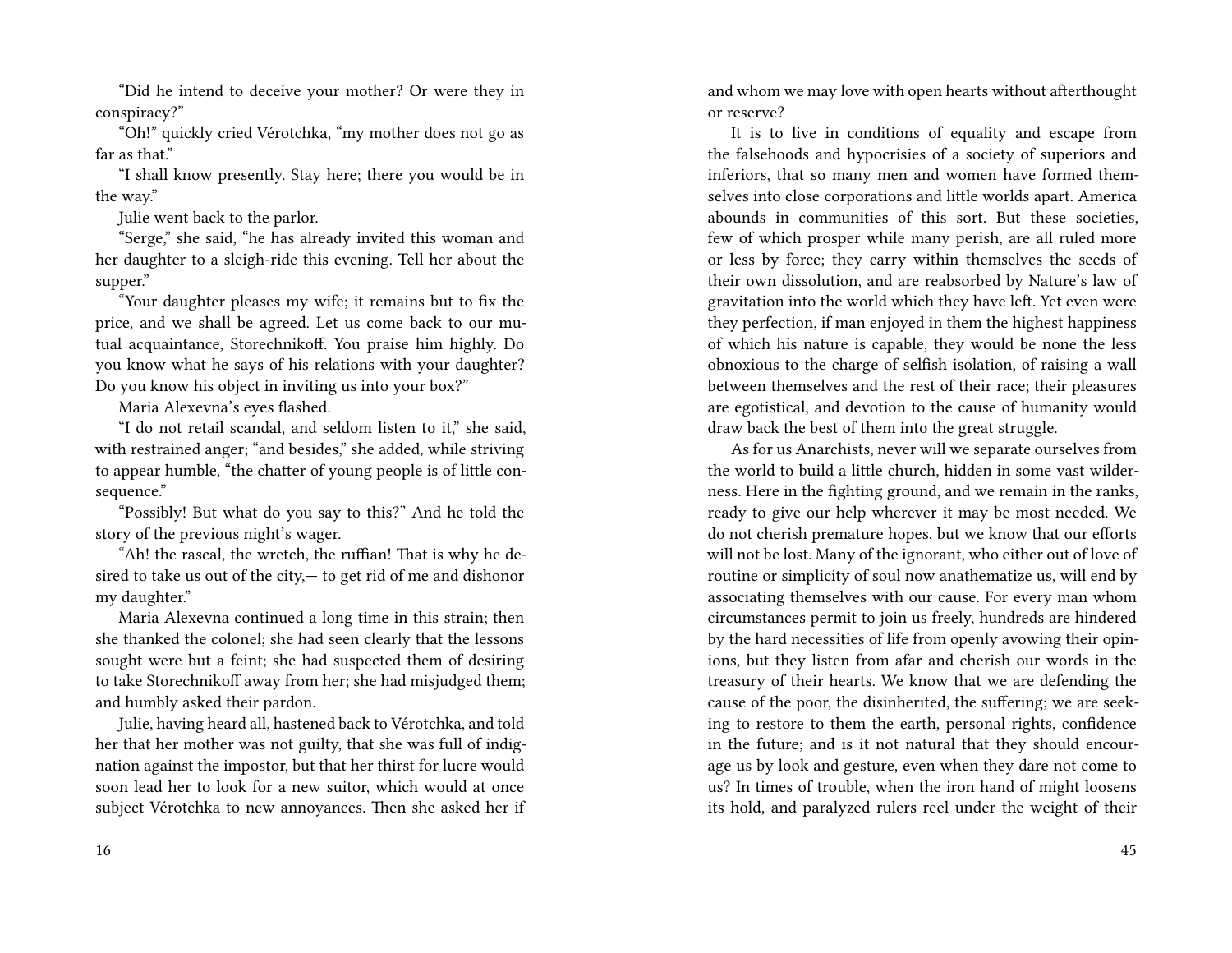Besides the possession of a man's own person, sound morality involves yet another condition — mutual goodwill, which is likewise the outcome of equality. The time-honored words ot Mahabarata are as true as ever: "The ignorant are not the friends of the wise; the man who has no cart is not the friend of him who has a cart. Friendship is the daughter of equality; it is never born of inequality." Without doubt it is given to some men, great by their thoughts, by sympathy, or by strength of will, to win the multitude; but if the attachment of their followers and admirers comes otherwise than of an enthusiastic affinity of idea to idea, or of heart to heart, it is speedily transformed either into fanaticism or servility. He who is hailed lord by the acclamations of the crowd must almost of necessity attribute to himself exceptional virtues, or a "grace of God," that marks him in his own estimation as a predestined being, and he usurps without hesitation or remorse privileges which he transmits as a heritage to his children. But, while in rank exalted, he is morally degraded, and his partisans and sycophants are more degraded still: they wait for the words of command which fall from the master's lips; when they hear in the depths of their conscience some faint note of dissent, it is stifled; they become practised liars, they stoop to flattery, and lose the power of looking honest men in the face. Between him who commands and him who obeys, and whose degradation deepens from generation to generation, there is no possibility of friendship. The virtues are transformed; brotherly frankness is destroyed; independence becomes a crime; above is either pitying condescension or haughty contempt, below either envious admiration or hidden hate. Let each of us recall the past and ask ourselves in all sincerity this question: "Who are the men in whose society we have experienced the most pleasure?" Are they personages who have "honored" us with their conversation, or the humble with whom we have "deigned" to associate? Are they not rather our equals, those whose looks neither implore nor command,

she had relatives in St. Petersburg, and, being answered in the negative, Julie said further:

"That is a pity. Have you a lover?"

Vérotchka opened her eyes wide.

"Forgive me, forgive me! That is understood. But then you are without protection? What's to be done? But wait, I am not what you think me; I am not his wife, but his mistress; I cannot ask you to my house, I am not married; all St. Petersburg knows me. Your reputation would be lost; it is enough already that I should have come here; to come a second time would be to ruin you. But I must see you once more, and still again perhaps, that is, if you have confidence in me? Yes? Good! At what hour shall you be free tomorrow?"

"At noon."

Noon was a little early for Julie; nevertheless she will arrange to be called and will meet Vérotchka by the side of the Gastinoi Dvor, $3$  opposite the Nevsky. $4$  There no one knows Julie.

"What a good idea!" continued the Frenchwoman. "Now give me some paper, that I may write to M. Storechnikoff." The note which she wrote read as follows:

"Monsieur, you are probably very much disturbed by your position. If you wish me to aid you, call on me this evening at seven o'clock.

"Now, adieu.

"J. Letellier."

But instead of taking the hand which she extended, Vérotchka threw herself upon her neck and wept as she kissed her. Julie, also much moved, likewise could not restrain her

<sup>&</sup>lt;sup>3</sup> The Palais Royal of St. Petersburg.

<sup>&</sup>lt;sup>4</sup> That is, the Perspective Nevsky, the finest street in St. Petersburg.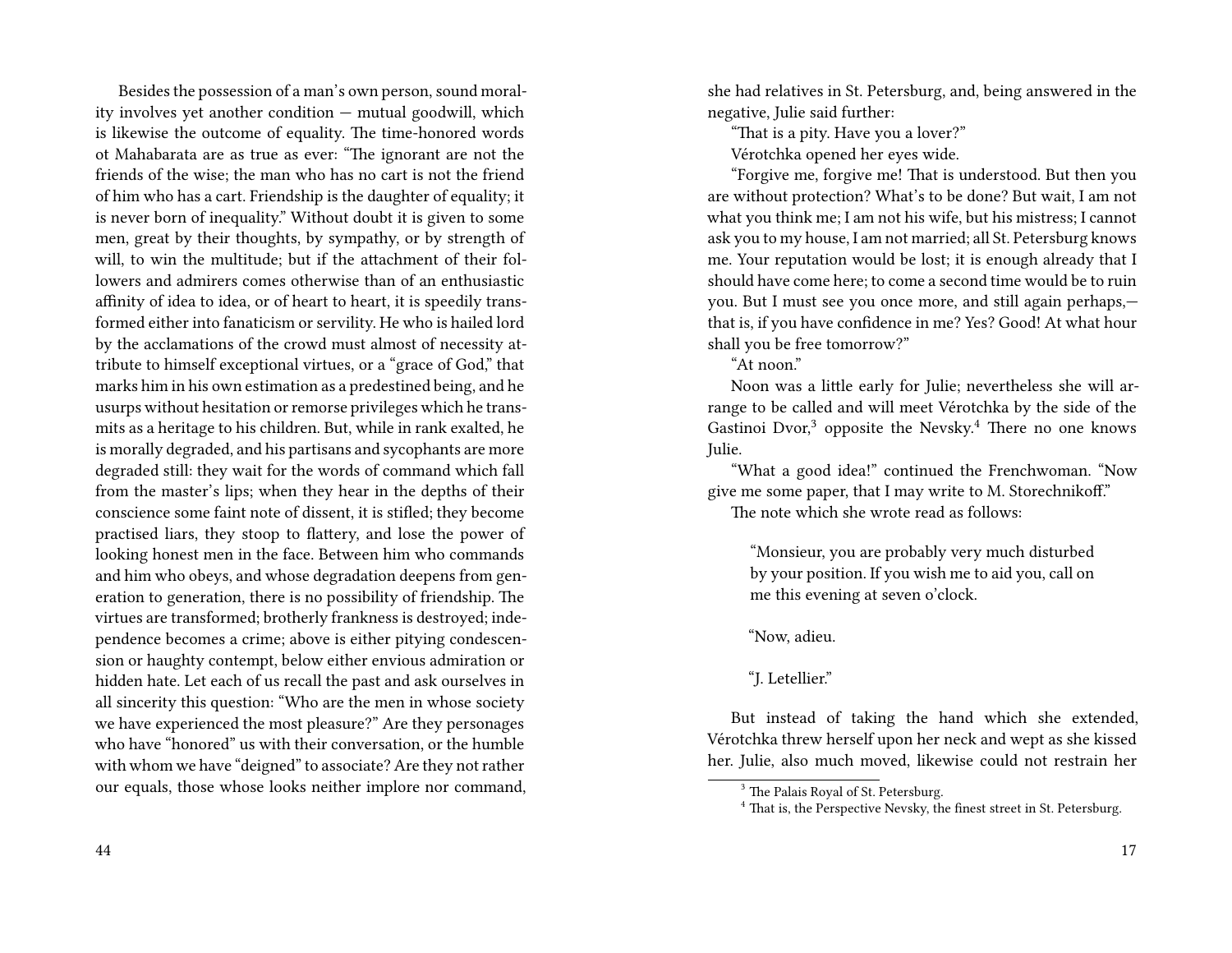tears, and with an outburst of extreme tenderness she kissed the young girl several times, while making a thousand protests of affection.

"Dear child," she said at last, "you cannot understand my present feelings. For the first time in many years pure lips have touched mine. O my child, if you knew! . . . Never give a kiss without love! Choose death before such a calamity!"

#### **V.**

Storechnikof's plan was not so black as Maria Alexevna had imagined, she having no reason to disbelieve in evil; but it was none the less infamous. They were to start off in a sleigh and get belated in the evening; the ladies soon becoming cold and hungry, Storechnikoff was to offer them some tea; in the mother's cup he was to put a little opium; then, taking advantage of the young girl's anxiety and fright, he was to conduct her to the supper-room, and the wager was won. What would happen then chance was to decide; perhaps Vérotchka, dazed and not clearly understanding, would remain a moment; if, on the contrary, she only entered and at once went out again, he would assert that it was the first time she had been out alone, and the wager would be won just the same. Finally he was to offer money to Maria Alexevna…Yes, it was well planned. But now…He cursed his presumption, and wished himself under the earth.

It was in this frame of mind that he received Julie's letter; it was like a sovereign elixir to a sick man, a ray of light in litter darkness, firm ground under the feet of one sinking. Storechnikoff rose at a bound to the most sanguine hope.

"She will save me, this generous woman. She is so intelligent that she can invent something imperative. O noble Julie!"

At ten minutes before seven, he stood at her door.

"Madame is waiting for you; please come in."

desiring to attain a social state which shall add to the conquests of civilization the privileges of these primitive tribes. Through the education of our children we may to some extent fashion the future?

After we have bread for all, we shall require something more — equality of rights; but this point will soon be realized, for a man who needs not incline himself before his fellows to crave a pittance is already their equal. Equality of conditions, which is in no way incompatible with the infinite diversity of human character, we ardently desire and look upon as indispensable, for it offers us the only means whereby a true public morality can be developed. A man can be truly moral only when he is his own master. From the moment when he awakens to a comprehension of that which is equitable and good it is for him to direct his own movements, to seak in his conscience reasons for his actions, and to perform them simply, without either fearing punishment or looking for reward. Nevertheless his will cannot fail to be strengthened when he sees other men, guided like himself by their own volition, following the same line of conduct. Mutual example will soon constitute a collective code of ethics to which all may conform without effort; but the moment that orders, enforced by legal penalties, replace the personal impulses of the conscience, there is an end to morality. Hence the saying of the Apostle of the Gentiles, "the law makes sin." Even more, it is sin itself, because, instead of appealing to man's better part, to his bold initiative, it appeals to his worst  $-$  it rules by fear. It thus behooves every one to resist laws that he has not made, and to defend his personal rights, which are also the rights of others. People often speak of the antagonism between rights and duties. It is an empty phrase; there is no such antagonism. Whoso vindicates his own rights fulfils at the same time his duty towards his fellow-men. Privilege, not right, is the converse of duty.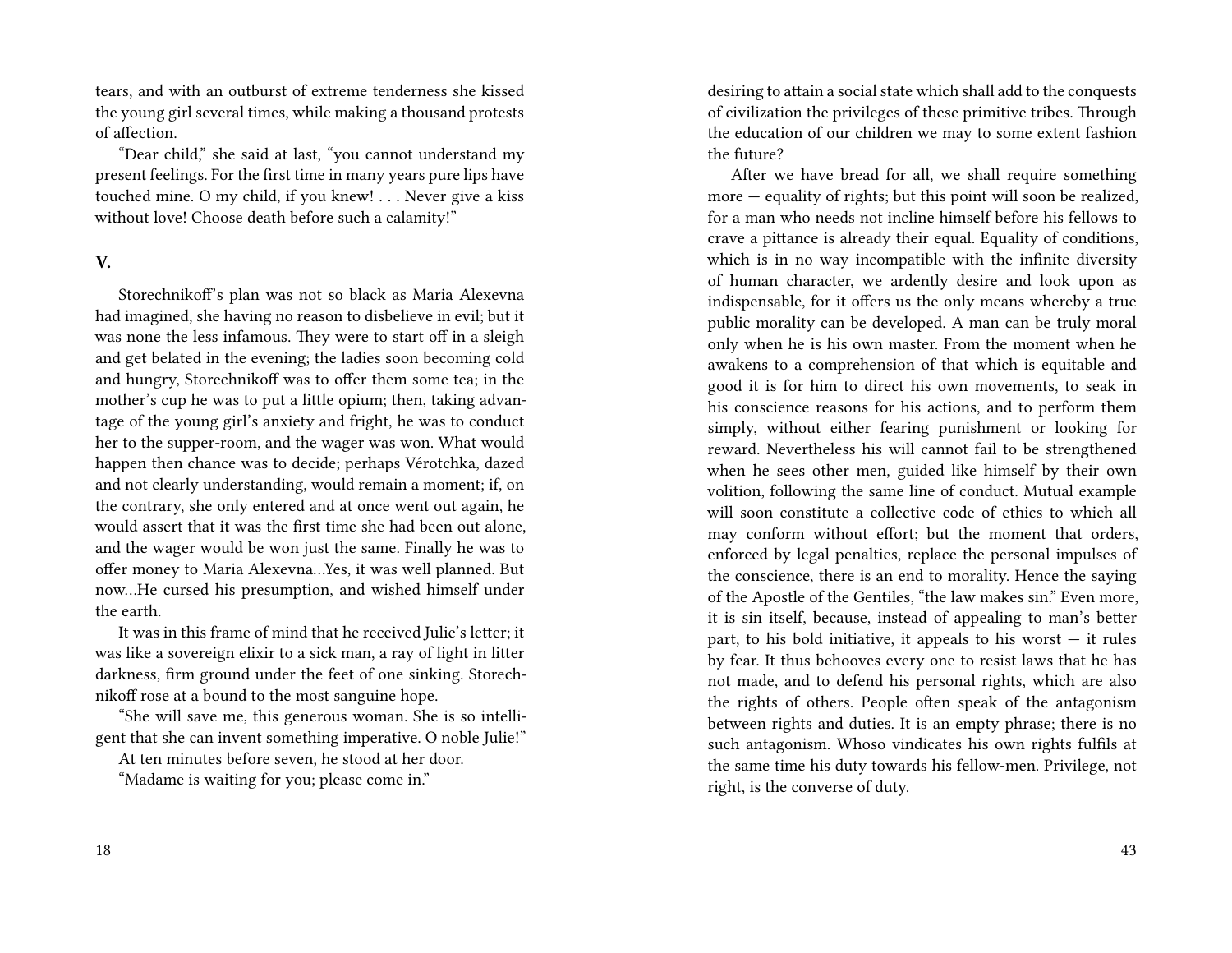and prodigality, despite the enormous losses arising from moving about and "handling" in warehouses and shops, there is always enough to feed generously all the world. And yet there are some who die of hunger! And yet there are fathers who kill their children because when the little ones cry for bread they have none to give them.

Others may turn their eyes from these horrors; we socialists look them full in the face, and seek out their cause. That cause is the monopoly of the soil, the appropriation by a few of the land which belongs to all. We Anarchists are not the only ones to say it: the cry for nationalization of the land is rising so high that all may hear it who do not wilfully close their ears. The idea spreads fast, for private property, in its present form, has had its day, and historians are everywhere testifying that the old Roman law is not synonymous with eternal justice. Without doubt it were vain to hope that holders of the soil, saturated, so to speak, with ideas of caste, of privilege, and of inheritance, will voluntarily give back to all the bread-yielding furrows; the glory will not be theirs of joining as equals their fellow-citizens; but when public opinion is ripe  $-$  and day by day it grows — individuals will oppose in vain the general concourse of wills, and the axe will be applied to the upas tree's roots. Arable land will be held once more in common:<sup>5</sup> but instead of being ploughed and sown almost as hazard by ignorant hands, as it has hitherto been, science will aid us in the choice of climate, of soils, of methods of culture, of fertilizers, and of machinery. Husbandry will be guided by the same prescience as mechanical combinations and chemical operations; but the fruits of his toil will not be lost to the laborer. Many socalled savage societies hold their land in common, and humble though in our eyes they may seem, they are our betters in this: want among them is unknown. Are we, then, too ambitious in

<sup>5</sup> Not preventing, however, each who may so desire from holding his share individually. — *Editor Liberty.*

Julie received him without rising. What majesty in her mien! What severity in her look!

"I am very glad to see you; be seated," she said to him in answer to his respectful salutation.

Not a muscle of his face moved; Storechnikoff was about to receive a stern reprimand. What matter, provided she would save him?

"Monsieur Storeehnikoff," began Julie, in a cold, slow voice, "you know my opinion of the affair which occasions our interview; it is useless to recall the details. I have seen the person in question, and I know the proposition that you made to her this morning. Therefore I know all, and am very glad to be relieved from questioning you. Your position is clear, to you and to me. ("God!" thought Storechnikoff, "I would rather be upbraided by far!") You can escape only through me. If you have any reply to make, I am waiting…You do not reply? You believe, then, that I alone can come to your aid. I will tell you what I can do, and, if you deem it satisfactory. I will submit my conditions."

Storechnikoff having given sign of assent, she resumed:

"I have prepared here a letter for Jean, in which I tell him that, since the scene of last night, I have changed my mind, and that I will join in the supper, but not this evening, being engaged elsewhere; so I beg him to induce you to postpone the supper. I will make him understand that, having won your wager, it will be hard for you to put off your triumph. Does this letter suit you?"

"Perfectly."

"But I will send the letter only on two conditions. You can refuse to accept them, and in that case I will burn the letter.

"These two conditions," she continued, in a slow voice which tortured Storechnikoff,— "these two conditions are as follows:

"First, you shall stop persecuting this young person.

"Second, you shall never speak her name again in your conversations."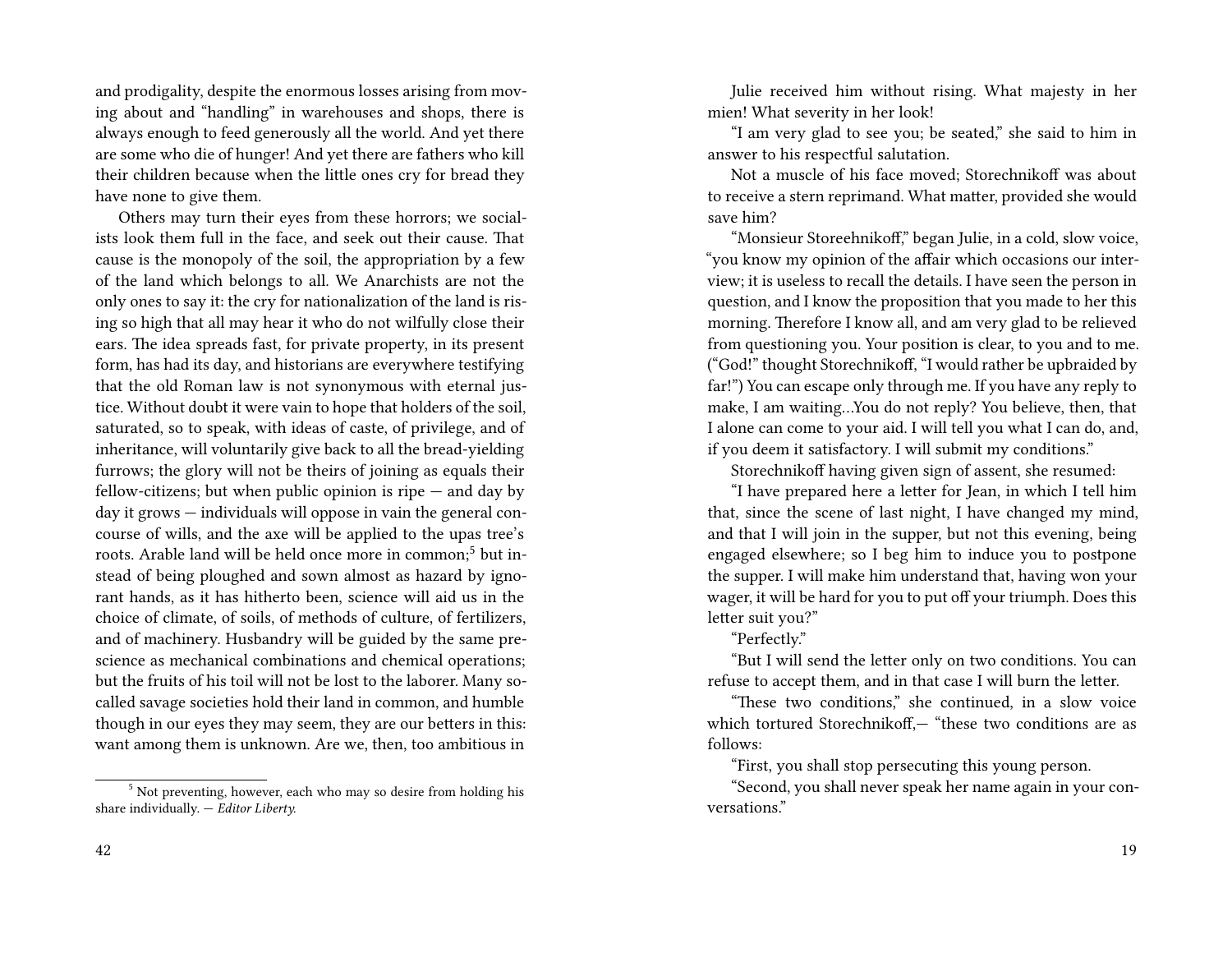"Is that all?"

"Yes."

A ray of joy illuminated Storechnikoffs countenance. "Only that," he thought. "It was hardly worth while to frighten me so. God knows how ready I was to grant it."

But Julie continued with the same solemnity and deliberation:

"The first is necessary for her, the second for her also, but still more for you; I will postpone the supper from week to week until it has been forgotten. And you must see that it will not be forgotten unless you speak the name of this young person no more."

Then, in the same tone, she went into the details of carrying out the plan. "Jean will receive the letter in season. I have found out that he is to dine at Bertha's. He will go to your house after smoking his cigar. We will send the letter, then. Do you wish to read it? Here is the envelope. I will ring . . . Pauline, you will take this letter. We have not seen each other today, Monsieur Storechnikoff and I. Do you understand?"

At last the letter is sent; Storechnikoff breathes more freely, and is quite overjoyed at his deliverance.

But Julie has not yet done.

"In a quarter of an hour you must be at home in order that Jean may find you there; you have a moment left, and I wish to take advantage of it to say a few words more. You will follow my advice, or not, as you please; but you will reflect upon it.

"I will not speak of the duties of an honest man toward a young girl whose reputation he has compromised. I know our worldly youth too well to think it useful to examine that side of the question at any length. Your marriage with this young person would seem to me a good thing for you. I will explain myself with my usual frankness, and though some of the things that I am going to say may wound you. If I go too far, a word from you will stop me short. Listen, then:

a crooked life, and the uncertainty of the future have reduced to the necessity of asking ourselves — without daring to answer it  $-$  the sad question: "Is life worth living?" Yes, to us life does seem worth living, but on condition that it has an end — not personal happiness, not a paradise, either in this world, or the next — but the realization of a cherished wish, an ideal that belongs to us and springs from our innermost conscience. We are striving to draw nearer to that ideal equality which, century after century, has hovered before subject peoples like a heavenly dream. The little that each of us can do offers an ample recompense for the perils of the combat. On these terms life is good, even a life of suffering and sacrifice — even though it may be cut short by premature death.

The first, condition of equality, without which any other progress is merest mockery — the object of all socialists without exception — is that every man shall have bread. To talk of duty, of renunciation, of ethereal virtues to the famishing, is nothing less than cowardice. Dives has no right to preach morality to the beggar at his gates. If it were true that civilized lands did not produce food enough for all, it might be said that, by virtue of vital competition, bread should be reserved for the strong, and that the weak must content themselves with the crumbs that fall from the feasters' tables. In a family where love prevails things are not ordered in this way; on the contrary, the small and the ailing receive the fullest measure; yet it is evident that dearth may strengthen the hands of the violent and make the powerful monopolizers of bread. But are our modern societies really reduced to these straits? On the contrary, whatever may be the value of Malthus's forecast as to the distant future, it is an actual, incontestable fact that in the civilized countries of Europe and America the sum total of provisions produced, or received in exchange for manufactures, is more than enough for the sustenance of the people. Even in times of partial dearth the granaries and warehouses have but to open their doors that every one may have a sufficient share. Notwithstanding waste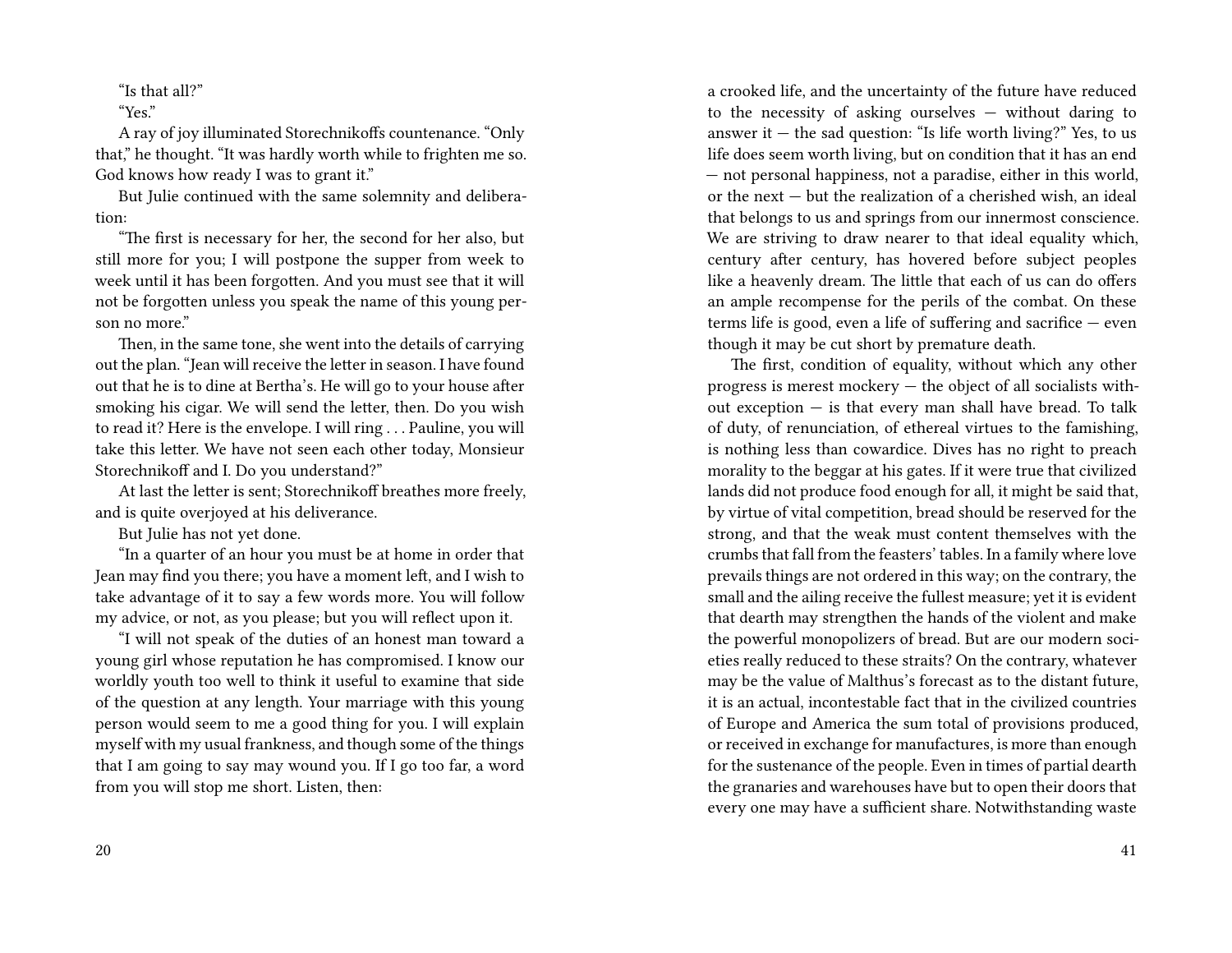not the fact that the bestowal of alms is generally a matter of personal caprice, and that their distribution is too often influenced rather by the political and religious sympathies of the giver than by the moral worth of the recipient? Even were help always given to those who most need it, charity would be none the less tainted with the capital vice, that it infallibly constitutes relations of inequality between the benefited and the benefactor. The latter rejoices in the consciousness of doing a good thing, as if he were not simply discharging a debt; and the former asks bread as a favor, when he should demand work as a right, or, if helpless, human solidarity. Thus are created and developed hideous mendicity with its lies, its tricks, and its base, hearthbreaking hypocrisy. How much nobler are the customs of some so-called"barbarous countries" where the hungry man simply stops by the side of those who eat, is welcomed by all, and then, when satisfied, with a friendly greeting withdraws — remaining in every respect the equal of his host, and fretting under no painful sense of obligation for favors received! But charity breeds patronage ana platitudes — miserable fruits of a wretched system, yet the best which a society of capitalists has to offer us!

#### **II.**

Hence we may say that, in letting those whom they govern — and the responsibility for whose fate they thereby accept — waste by want, sink under exposure, and deteriorate by vice, the leaders of modern society have committed moral bankruptcy. But where the masters have come short free men may, perchance, succeed. The failure of governments is no reason why we should be discouraged; on the contrary, it shows us the danger of entrusting to others the guardianship of our rights, and makes us all the mere firmly resolved to take our own cause into our own care. We are not among those whom the practice of social hypocrisies, the long weariness of

"You have a weak character, and, if you fall into the hands of a bad woman, you will be duped, deceived, and tortured into the bargain. *She* is good, and has a noble heart; in spite of her plebeian birth and poverty, she will aid you singularly in your career.

"Introduced into the world by you, she will shine and wield an influence there. The advantages which such a situation procure for a husband are easy to see. Besides these external advantages, there are others more intimate and precious still. You need a peaceful home and even a little watchful care. All this she can give you. I speak in all seriousness; my observations of this morning tell me that she is perfection. Think of what I have said to you.

"If she accepts, which I very much doubt, I shall consider the acceptance a great piece of good fortune for you.

"I keep you no longer; it is time for you to go."

#### **VI.**

Vérotchka was at least tranquil for the time being; her mother could not in fairness be angry with her for having escaped a trap so basely laid; consequently she was left free enough the next day to enable her to go to the Gastinoi Dvor without hindrance.

"It is very cold here, and I do not like the cold. But wait here a moment," said Julie, on arriving. She entered a store, where she bought a very thick veil.

"Put that on! Now you may come with me without being recognized. Pauline is very discreet; yet I do not wish her to see you, so jealous am I of your reputation; and, above all, do not lift your veil while we are together."

Julie was dressed in her servant's cloak and hat, and her face was hidden beneath a thick veil. First they were obliged to warm themselves; after which, being questioned by Julie, Vérotchka gave her the latest details.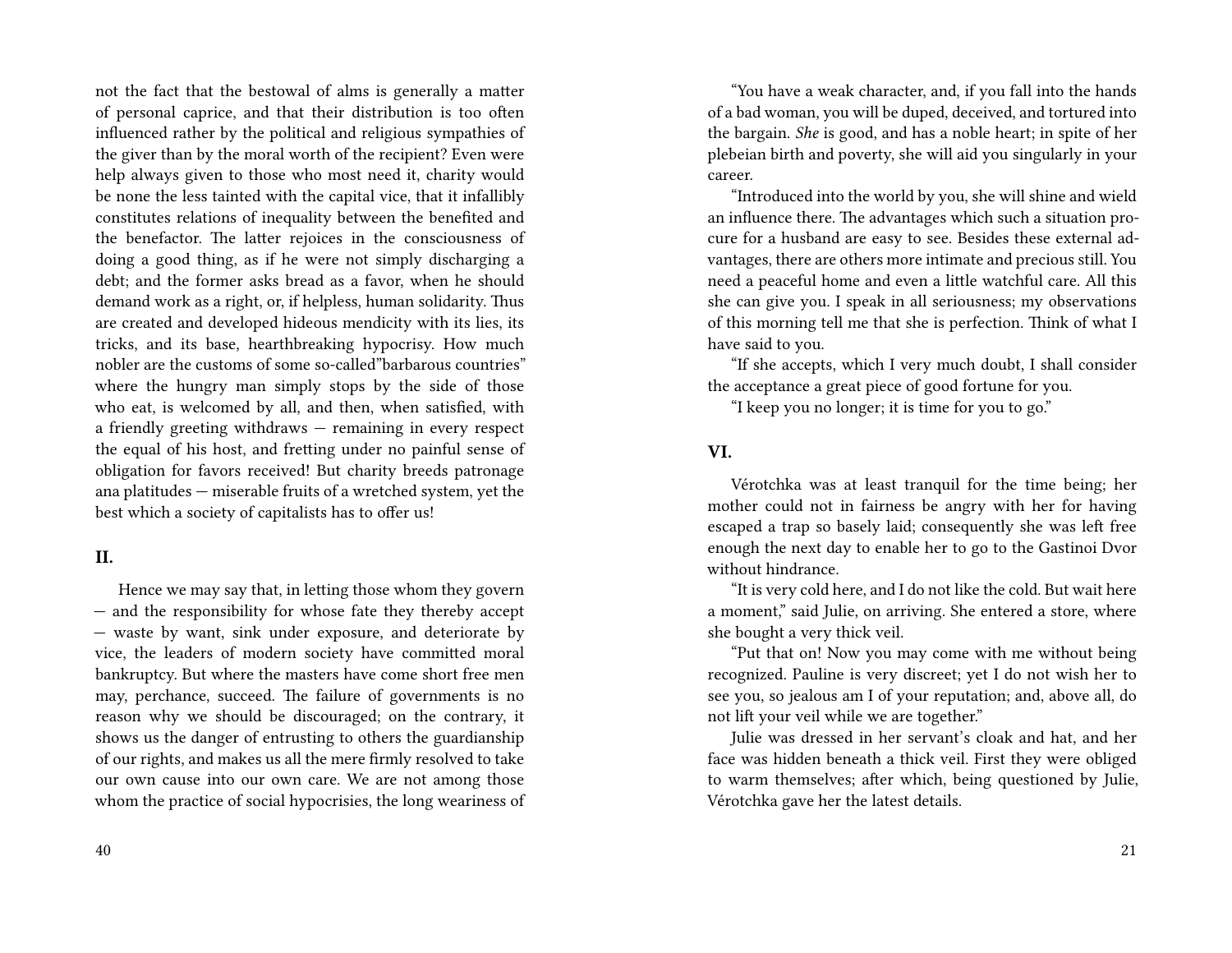"Good, my dear child; now be sure that he asks your hand in marriage. Men like him become madly amorous when their gallantries are received unfavorably. Do you know that you have dealt with him like an experienced coquette? Coquetry — I do not mean the affected and false imitation — if this method of acting — coquetry is nothing but a high degree of wit and tact applied to the relations between man and woman. Thus it is that innocent young girls act like experienced coquettes without knowing it; all that they need is wit. Perhaps, too, my arguments will have some influence on him. But the principal thing is your firmness; however that may be, he is almost sure to make you a proposition of marriage, and I advise you to accept him."

"You! who told me yesterday that it was better to die than to give a kiss without love."

"My dear child, I said that in a moment of exaltation; it is right, but it is poetry, and life is made up of very prosaic interests."

"No! I will never marry him; he fills me with horror! I will never stoop to that! I would rather die, throw myself out of the window, ask alms! Yes, rather death than a man so debased!"

Julie, without being disconcerted, began to explain the advantages of the marriage which she had planned:

"You would be delivered from your mother's persecutions; you would run no more risk of being sold. As for him, he is rather stupid, but he is not such a wretch. A husband of that sort is what an intelligent woman like you needs; you would rule the household."

Then she told her in a lively way of the actresses and singers who, far from being made submissive to men through love, subjugate them, on the contrary.

"That is a fine position for a woman! and finer yet when she joins to such independence and power a legality of ties which commands the respect of society; that is, when she is married, and the logical demonstration of discovered laws governing the relations of men and the needs of society. Then he will see that the remedies of Mill and George are but quack nostrums.

## **An Anarchist On Anarchy. By Elisée Reclus.**

#### [From the Contemporary Review.]

Continued from No. 43.

And what are the remedies proposed for the social ills which are consuming the very marrow of our bones? Can charity, as assert many good souls — who are answered in chorus by a crowd of egoists  $-$  can charity by any possibility deal with so vast an evil? True, we know some devoted ones who seem to live only that they may do good. In England, above all, is this the case. Among childless women who are constrained to lavish their love on their kind are to be found many of those admirable beings whose lives are passed in consoling the afllicted, visiting the sick, and ministering to the young. We cannot help being touched by the exquisite benevolence, the indefatigable solicitude shown by these ladies towards their unhappy fellow-creatures; but, taken even in their entirety, what economic value can be attached to these well-meant efforts? What sum represent the charities of a year in comparison with the gains which hucksters of money and hawkers of loans oftentimes make by the speculations of a single day? While ladies bountiful are giving a cup of tea to a pauper, or preparing a potion for the sick, a father or a brother, by a hardy stroke on the Stock Exchange or a successful transaction in produce, may reduce to ruin thousands of British workmen or Hindoo coolies. And how worthy of respect soever may be deeds of unostentatious charity, is it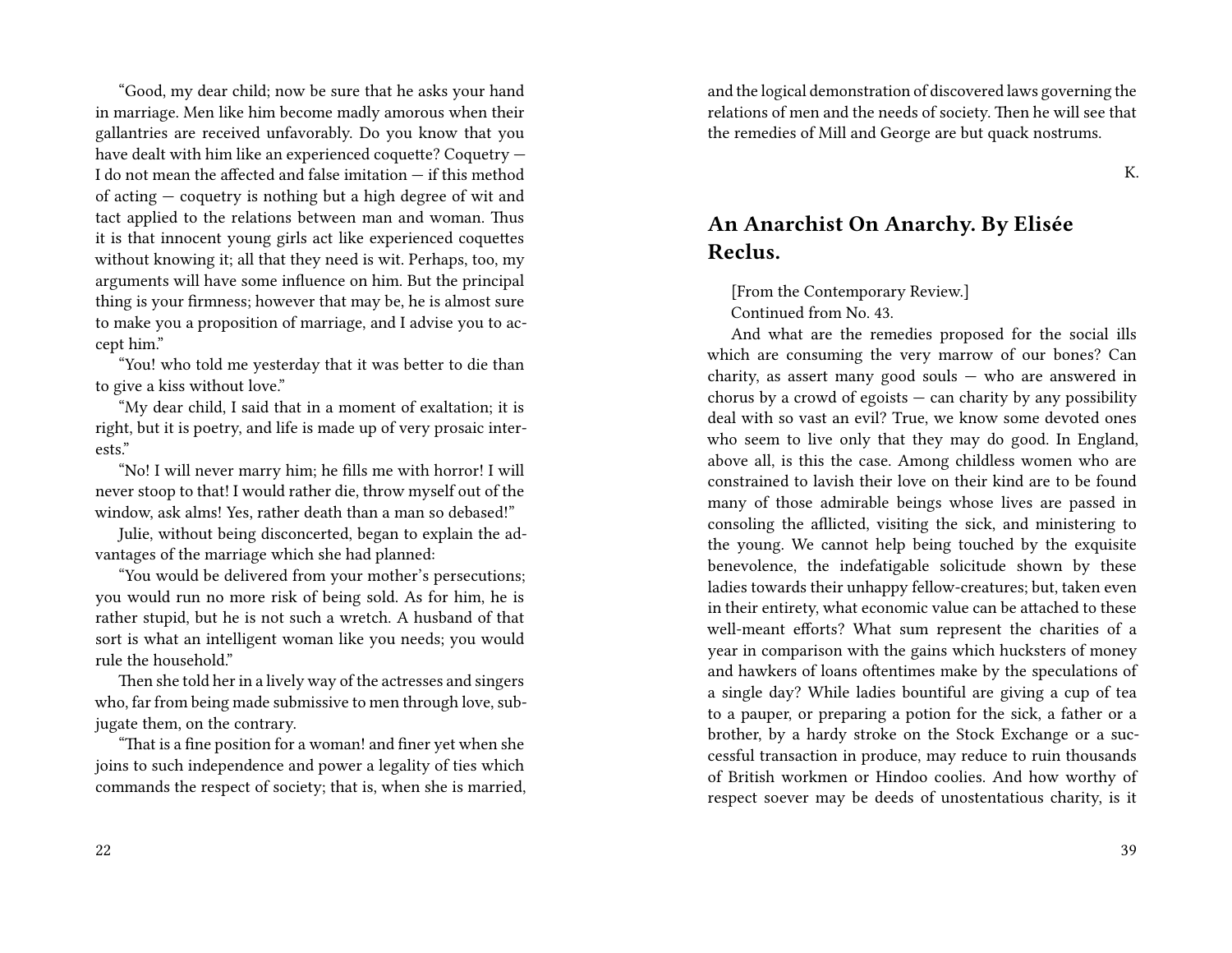telegraphs, and other great monopolies under government control reasons equally faultily. He would only create the greatest, greediest monopoly the world has ever seen." That is true, and it would be equally true with "land" substituted for "railroads, telegraphs, and other great monopolies." Mr. George would only create by his land scheme the greatest, greediest, most inexorable landlord the world has ever seen. The government would exercise the right of exclusion, and would evict the delinquent taxpayer as the landlords of Ireland now evict rent-racked tenants. Man's right to the use of land would depend upon the payment to the government of a portion of his product. The institution of property would still exist, and the government would be the proprietor, the extent of whose extortion would be measured by the greed and power of the office-holders. Take away the legal privileges which make rent and interest possible, and the land question can be easily settled.

On the subject of representative government, Mr. McEwen says truly: "The majority rule is really mob rule under its most favorable aspects, and under existing conditions much worse. . . . A majority can, and does, enact any laws it sees fitting."

But he says the whole fraudulent system could be swept away as a morning mist before the rising sun by the plan of voting which gives each party a percentage of representation in proportion to its strength. He does not yet realize that the whole fault of governmental systems is that some men, whether they be majority, minority, rising-sun proportional representatives, kings, prime ministers, or czars, "can and do enact any laws they choose" for the government of other men.

All legislation being usurpation, it matters tittle who the legislators are. If the editor of the "San Franciscan" will inquire a little deeper, and consider the difference between the natural laws of justice and the enactments of legislators, he will find that laws are discoverable but not enactable, and that the true province of the law-giver is simply scientific search for facts

38

and loved and admired by her husband, as the actress is by the lover whom she has subjugated."

Tbe conversation grew more and more animated. Julie said much, and Vérotchka replied:

"You call me whimsical, and you ask me how I look upon life. I wish neither to dominate nor be dominated; I wish neither to dissimulate nor deceive; nor do I wish to exert myself to acquire that which I am told is necessary, but of which I do not feel the need. I do not desire wealth; why should I seek it? The world does not attract me; to shine in society is of little moment to me; why should I make efforts in that direction?

"Not only would I not sacrifice myself for those things of which the world boasts so loudly, but I would not even sacrifice one of my caprices. I wish to be independent and live in my own fashion. What I need I feel that I have the strength to earn; what I do not need I do not desire. You say that I am young, inexperienced, and that I shall change with time; that remains to be seen. For the present I have no concern with the wealth and splendor of the world.

"You will ask me what I desire. I do not know. If I need to be in love, I do not know it. Did I know, yesterday morning, that I was going to love you? that my heart was going to be taken possession of by friendship a few hours later? Certainly not. No more can I know how I shall feel toward a man when I shall be in love with him. What I do know is that I wish to be free; that I do not wish to be under obligations to any one, dependent on any one; I wish to act after my own fancy; let others do the same. I respect the liberty of others, as I wish them to respect mine."

Julie listened, moved and thoughtful, and several times she blushed.

"Oh! my dear child, how thoroughly right you are!" she cried, in a broken voice. "Ah! if I were not so depraved! They call me an immoral woman, my body has been polluted, I have suffered so much,— but that is not what I consider my deprav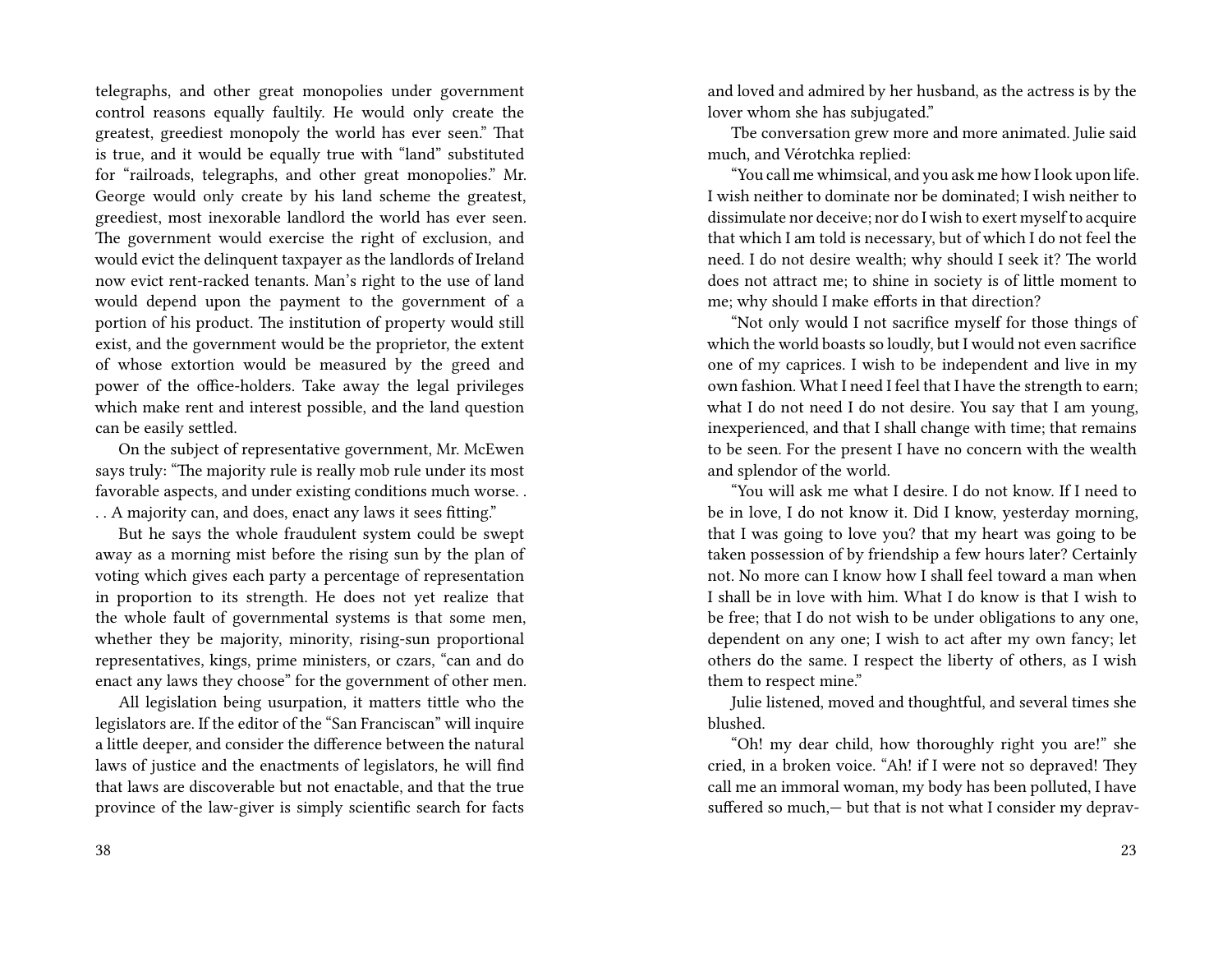ity. My depravity consists in being habituated to luxury and idleness; in not being able to live without others. . . .

"Unfortunate that I am! I deprave you, poor child, and without intending it. Forgive me, and forget all that I have said. You are right in despising the world; it is vile and even more worthless than I.

"Wherever idleness is, there is vice and abomination; wherever luxury is, there also is vice and abomination. Adieu! Go quickly!"

#### **VII.**

Storechnikoff remained plunged in this thought, cherished more and more: *If indeed I should marry her.* Under these circumstances there happened to him what happens, not only to inconstant men like him, but also to men of firmer character. The history of peoples is full of similar cases: see the pages of Hume, Gibbon, Ranke, Thierry. Men drag themselves along in a beaten track simply because they have been told to do so; but tell them in a very loud voice to take another road, and, though they will not hear you at first, they will soon throw themselves into the new path with the same spirit. Storechnikoff had been told that, with a great fortune, a young man has only to choose among the poor the beauty whom he desires for a mistress, and that is why he had thought of making a mistress of Vérotchka. Now a new word had been thrown into his head: *Marriage!* And he pondered over this question: *Shall I marry her?* as before he had pondered over the other: *Shall I make her my mistress?*

That is the common trait by which Storechnikoff represented in his person, in a satisfactory manner, nine-tenths of his fellow-citizens of the world. Historians and psychologists tell us that in each special fact the common fact is *individualized* by local, temporary, individual elements, and that these particular elements are precisely those of most importance. Let us examine, then, our particular case. The

and telegraph, and the ills of society are felt throughout the system with every pulsation of the electric current.

A financial panic on Wall Street becomes a commercial convulsion of the whole country in an hour. In the days of Solon property was opium to the social system and required centuries to produce dissolution. In these days it is prussic acid on the tongue. Does any sane man think it will need an eternity to destroy this great republic, which in one century has got into the hands of the quacks and is deathly sick of their drugs?

Without pretending to any greater gift of prophecy than is requisite to foretell the rising of the sun tomorrow morning, I predict that the constitution of the United States will not be in force another hundred years. Republics may come and Republics may go, but the great law of justice is eternal.

K.

### **Misled by the Sciolists.**

The "San Franciscan" discusses social problems in a spirit of intense earnestness and in a manner which shows that it is searching diligently for a true solution of the riddle propounded by the Sphynx of socialism, which man must answer or perish. But I fear the "San Franciscan" has been misled by John Stuart Mill, Henry George, and other social sciolists and is inclined to give them credit for sounder reasoning than any of them have ever been guilty of.

Proportional representation and land nationalization seem to have impressed the "San Franciscan" as being adequate remedies for the political and industrial diseases of the social system; but I feel confident that this impression will not last when Mr. McEwen [It is better to use the editor's name] comes to test the theories of the economists by his own reason. He sees plainly that communism is a delusion based upon false reasoning, and he says: "He who would place railroads,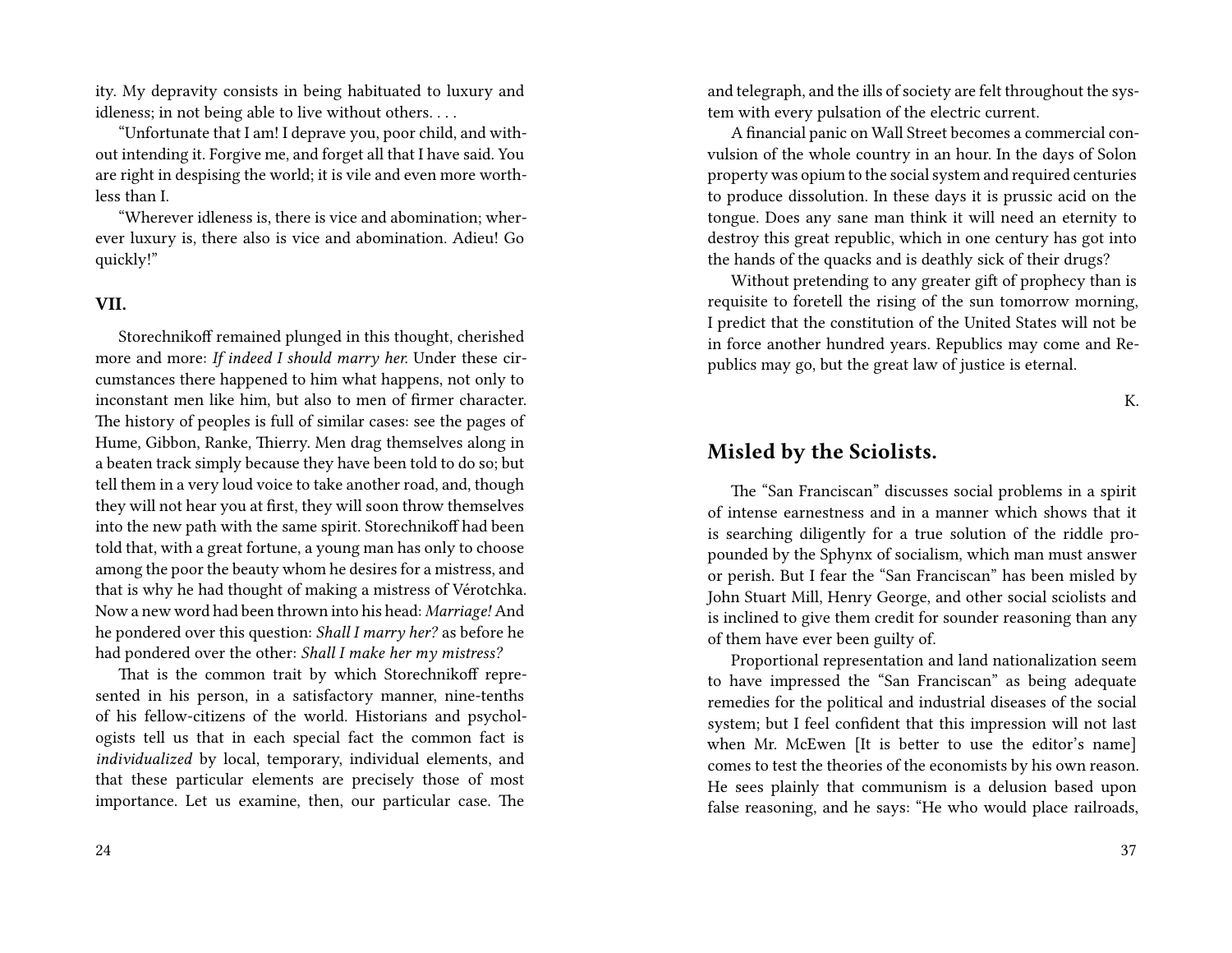H.

(To be continued.)

## **The "Eternal" Republic.**

A Boston paper, blindly enamored of government and paper constitutions, said a few days ago: "Truer than the poet sung of the brook is it of the great republic that 'men may come and men may go,' but it 'goes on forever.'"

It has now "gone on" about a hundred years, and has got into such a diseased condition that the quacks are at their wits' end to devise some nostrum of "reform" which shall delude men into the belief that a cure has been found. Other republics known to the world have gone on hundreds of years before getting hopelessly diseased, but there always has come an end to such going on. Things which go on toward confusion, disorder, and destruction must ultimately arrive — always have arrived and always shall arrive. The contrivers of every form of government yet seen on earth have dreamed of building for eternity, but they have builded upon unveracities, and their contrivances have gone down in the crash and wreck of revolution. The disinherited refuse to go on foreVer toiling, suffering, and starving, and when they turn in despair and rage upon the machine which grinds them, a sudden end comes to the "forever" of great republic, great monarchy, great empire, or whatsoever great lie may happen to be extant among men as the embodiment of authority.

The old republics of Greece and Rome were much more ingeniously contrived than this contemptible sham of a republic, but they were founded upon the privilege of property, the right of use and abuse, and property poisoned them all to death. Property was a slow poison in their day, but it did its work in time. In our day the privilege of property is swift in its action. The blood of nations circulates with the rapidity of the railroad

main feature had been pointed out by Julie (as if she had taken it from Russian novels, which all speak of it): resistance excites desire. Storechnikoff had become accustomed to dream of the *possession* of Vérotchka. Like Julie I call things by their names, as, moreover, almost all of us do in current conversation. For some time his imagination had represented Vérotchka in poses each more voluptuous than its predecessor; these pictures had inflamed his mind, and, when he believed himself on the point of their realization, Vérotchka, had blown upon his dream, and all had vanished. But if he could not have her as a mistress, he could have her as a wife; and what matters it which after all, provided his gross sensuality be satisfied, provided his wildest erotic dreams be realized? O human degradation! to *possess!* Who dares possess a human being? One may possess a pair of slippers, a dressing-gown. But what do I say? Each of us, men, *possesses* some one of you, our sisters! Are you, then, our sisters? You are our servants. There are, I know, some women who subjugate some men; but what of that? Many valets rule their masters, but that does not prevent valets from being valets.

These amorous images had developed in Storechnikof's mind after the interview at the theatre; he had found her a hundred times more beautiftul than at first he deemed her, and his polluted imagination was excited.

It is with beauty as with wit, as with all qualities; men value it by the judgment of general opinion. Every one sees that a beautiful face is beautiftul, but how beautiful is it? It is at this point that the data of current opinion become necessary to classification. As long as Vérotchka sat in the galleries or in the back rows of the pit, she was not noticed; but when she appeared in one of the boxes of the second tier, several glasses were levelled at her; and how many were the expressions of admiration heard by Storechnikoff when he returned to the lobby after escorting her to the carriage!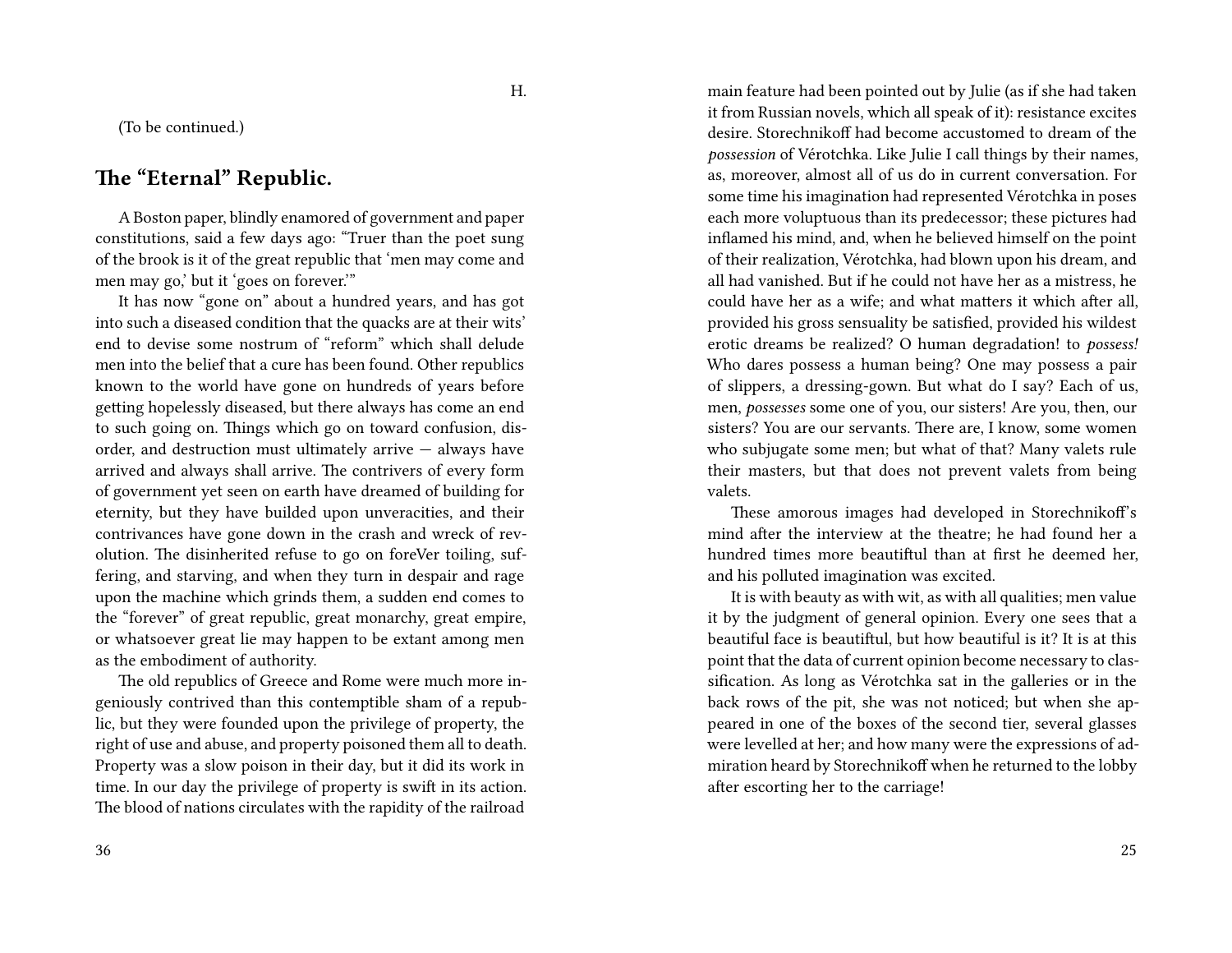"Serge," said Storechnikoff, "is a man of very fine taste! And Julie? how about her? But . . . when one has only to lay his hand on such a marvel, he does not ask himself by what title he shall *possess* her."

[To be continued.]

"A free man is one who enjoys the use of his reason and his faculties; who is neither blinded by passion, not hindered or driven by oppression, not deceived by erroneous opinions." — Proudhon.

### **Government is a Trick.**

The expression, *"government is a trick,"* carries a very irritating poison to the sensibilities of oily hypocrites who pose as recognized teachers and moralists in lauding the sanctity of the State. But putting the term "government" as the organized embodiment of the so-called science of politics, the plain word *"trick"* is of all others the one that fitly covers the situation.

A trick is a certain premeditated operation executed through pure deception whereby the uninitiated victim is made to lend credence and co-operation to the covert purpose in view. With the incubus of a lifetime of perverting prejudice in his mind, some reader may think this a very severe, if not an utterly fanatical, *expose* of existing government, but I affirm it to be a truthful sifting of what politically goes by that name.

Nevertheless, in the realm of theology many a reader of Liberty has long since reduced the machine of popes, priests, and

tell you, that yourself will be quite as well provided for when other selves are respected and honored.

"I was asking merely how far up our experience had carried us? Have we reached the point where we realize that we must have regard for all men's interests in order to advance and secure our own? I think that idea has at least dawned, both for this country and the world.

"Humanity over the whole earth has come into close alliance and neighborhood.

"We have the word "universal" and are applying it in ways too numerous to mention.

"Now, our business is to find out what it means carried out in all directions honestly and fearlessly.

"It is the cause of *universal* human nature which the new era proclaims.

"We demand a social state founded in Liberty, Equality, Fraternity.

"But we have branched off from my original question in a strange, but perhaps not unprofitable way.

"What do you say to the following statement of what society wants?

"Society wants:

*"I. The just reward of labor.*

*"II. Security of person and property.*

*"III. The greatest practicable amount of freedom to each individual.*

*"IV. Economy in the production and uses of wealth.*

*"V. To open the way for each inidividual to the possession of land, and all other natural wealth.*

*"VI. To make the interests of all to co-operate with and assist each other, instead of clashing with and counteracting each other.*

*"VII. To withdraw the elements of discord, of war of distrust, and repulsion, and to establish a prevailing spirit of peace, order, and social sympathy.*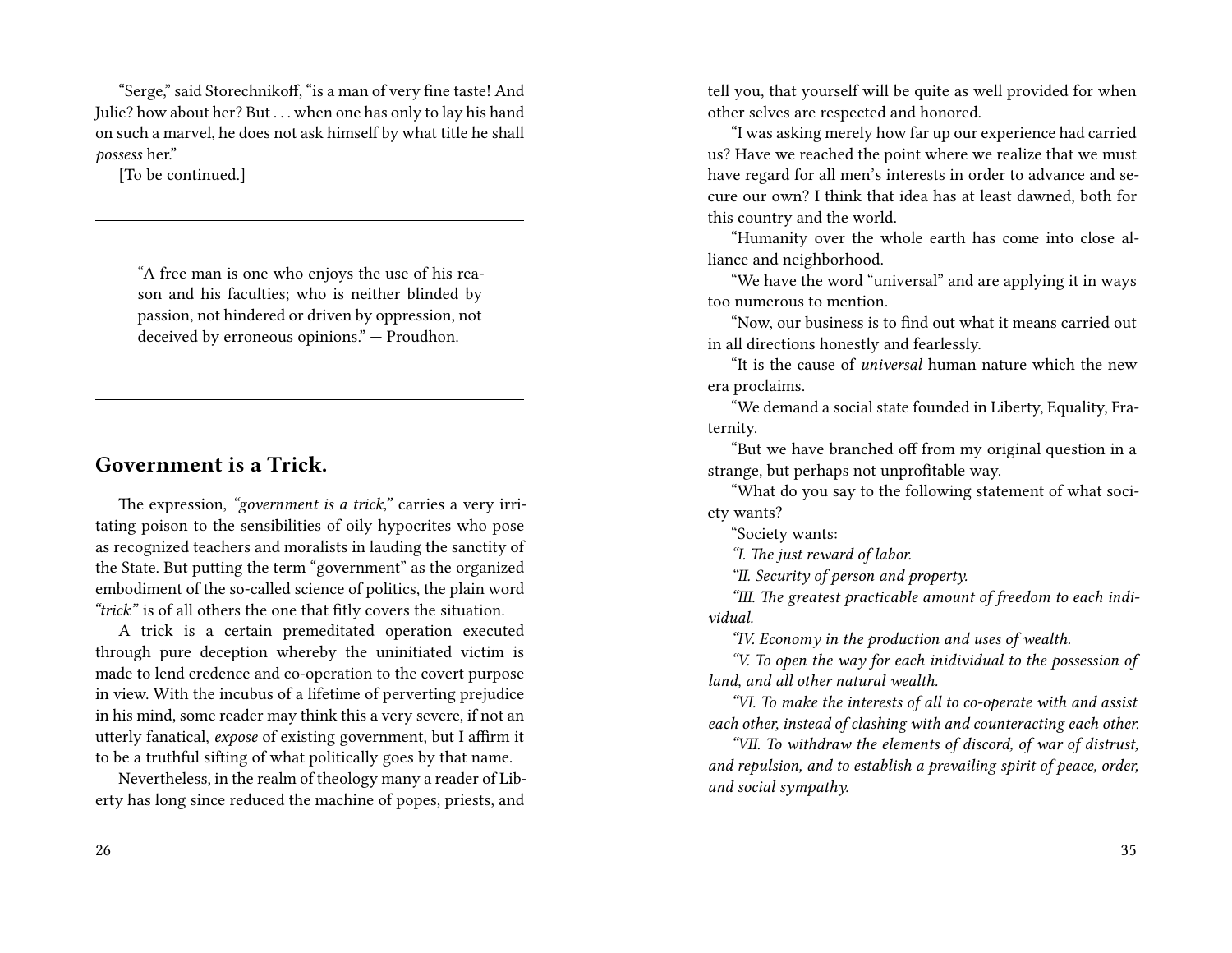"If there be a god revealing his will, it is only by his own incarnation in our natures. But I do not need to discuss that point. *Practically*, as I said, all the world believes it has its destiny in its own hands. Sane men everywhere know that no god will stay them if they will cast themselves from high mountains, or plunge into deep waters, or walk into a den of lions or a fiery furnace.

"Nor will he raise a spear of grass to their mouths if they are starving.

"Nor will he rush to the defence of the helpless against the oppressor.

"All, all, must go on as man himself ordains it.  $"But! -$ 

"He must pay the penalty for ordaining evil.

"The law of self-preservation is soon announced. The burnt child dreads the fire.

"Thus on the ladder of experience, one round after another, he mounts.

"How high up do you suppose he has climbed, Mr. Smith, in this year of grace, as you would say?"

Smith looked down thoughtfully a moument; then, raising his face with a smile, he said:

"High enough not to expect a millennium — day after tomorrow."

"Who said anything of a millennium day after to-morrow?" the wife quietly asked; "if be has to grow into a millennial state, there's no *expecting* about it. It isn't in its teens yet, let alone coming to a man's estate day after to-morrow."

"Thank you, Mrs. Smith ! Her mind, Mr. Smith, is less encumbered than yours, She is not preoccupied with visions of a millionaire prosperity as you are. Hence, she isn't captious and disposed to saddle others with illegitimate inferences. I have said nothing about time, as to whether we are near or far from a millennium. See if you can't take a more dispassionate view; put self aside, and regard for a while the race. You'll find, let me

ecclesiastics generally to this last term,— *trick.* They see in it a cunning, ingenious, and labored conspiracy to get at the pockets and liberties of mankind through controlling certain integral longings and aspirations of the soul and electing themselves medial agents between man and the great mysterious unknown which overawes him.

Yet what is the essential difference between theology and politics in this respect, and is there any difference at all? The theologian, by a studied and audacious lie, gets between man and what he calls "God" and usurps the function of spiritual toll-gatherer. The politician, through some initial trick peculiar to his particular form of government, gets between the individual and the rest of mankind and usurps the function of material toll-gatherer, the spoils of which are divided between himself and the classes which make his calling and election sure. Now, the same analysis of spiritual relations which reduces the priest to a fraud and usurper, when applied to material relations, reduces the politician to exactly the same terms. The theologian is the twin brother of the politician. The two tricksters have ever in history played into each other's hands, and fortified each other in usurpation. It is impossible to separate Church and State. They never have been separated in any country, and they never can be. As the Church disintegrates and retreats towards one back door of society, the State disintegrates and makes for the other door. These two huge parasites are of one ilk and one hatching. They both stand or fall together, for they are both the creatures of one same inter-acting trick.

But to the *"trick."* What is it, and what is its essence? The trick, both in theology and politics, is a stealthy network of sophistry, supplemented by co-operating brute force, through which masses of pliant dupes are brought to believe that somebody outside of themselves is authoritatively constituted to supervise and dictate over their spiritual, material, and social relations. The central decoy is originally "God," graduating down to pope, cardinal, priest, council, saint, etc., through the whole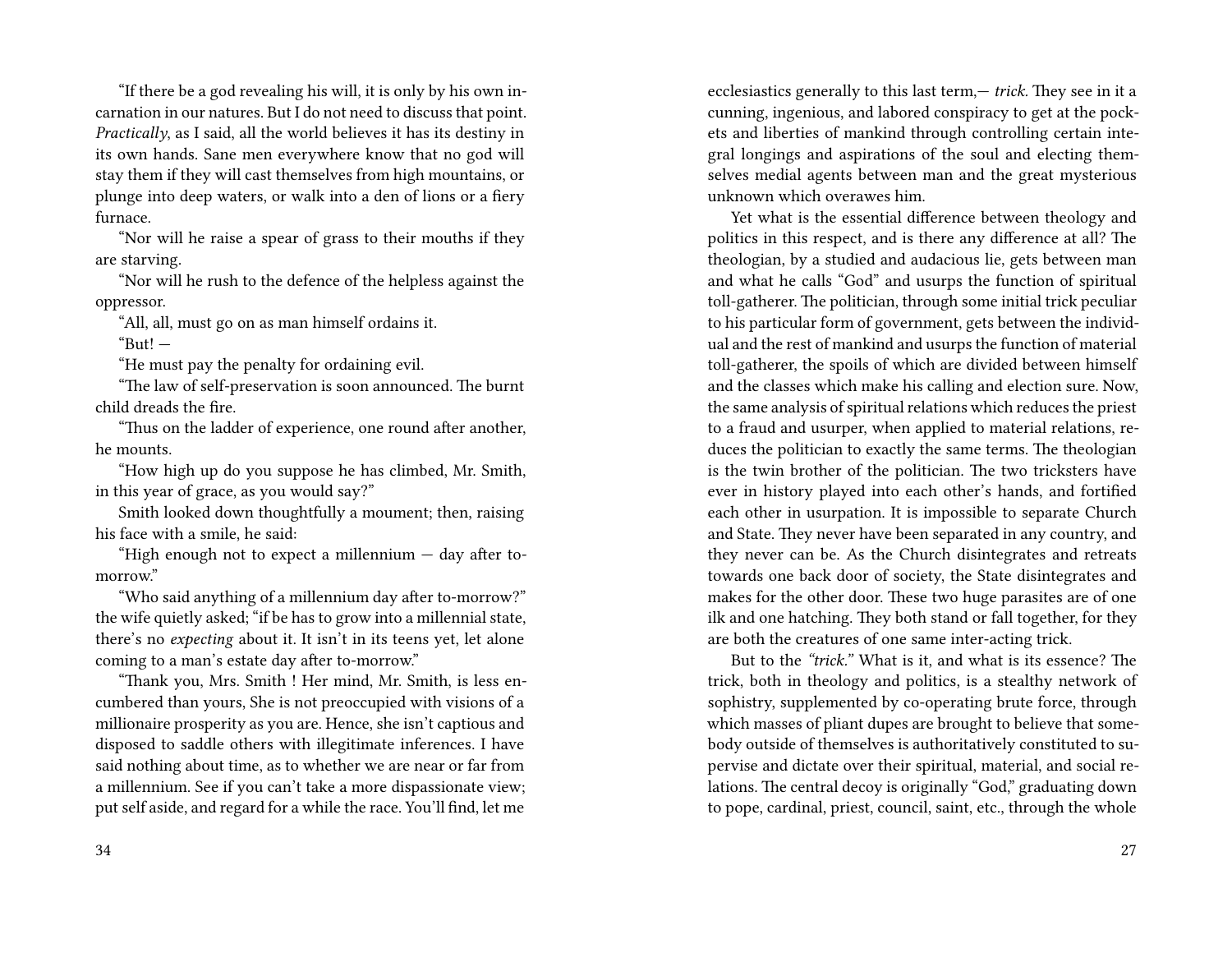machine. Then God and his lesser agents transfer the authority into the realm of material things, and we have anointed with divinity kings, emperors, presidents, councils, parliaments, constitutions, congresses, and all the collateral machinery which operates in theology. Finally republicanism falls upon a patent decoy adapted to progressive needs, made up in disordered proportions of national constitution, majority rule, and popular suffrage. Yet republicanism is no less a trick and usurpation than the rest, and in many respects has capacities for general demoralization not present in the older and simpler schemes.

The true inwardness of all these devices is the denial of individual liberty and the right of such spontaneous, free, natural organization among social groups of individuals as their interests and needs shall dictate. All governments, of whatever form or pretense, are artificial and fraudulent devices to defeat natural association and combination among individuals under *consent,* the pivotal basis of all arrangements worthy the name of government. Wherever individual consent is absent, the existing arrangement is the creature of trickery pure and simple. As consent is the one thing absent from every existing government on the earth, every existing government is a trick,— that and nothing less.

I like the word *"trick"* as applied to existing governments, and recommend its adoption by Anarchists as a very concise and comprehensive word to brand squarely upon the foreheads of gushing statesmen and scholarly hypocrites who largely owe the efficacy of their canting authority as publicists to the perpetuation of the trick itself.

X.

have added, as they understood it. Just as Jackson swore he would support the constitution as he understood it, so the fathers could only devote themselves to the cause of human nature as they understood it.

"But human nature is a flower that is unfolding.

"Who has seen the perfect blossom? If it has blossomed in individuals, it has not in the race.

"What we seek is a race-blossom.

"There is somewhat in the Old Testament idea of God's sparing a city for the sake of the ten good men found therein, and in the Orthodox idea of his forgiving sinners for Christ's sake, who is said to have been sinless.

"It is a feeling after a truth.

"The ten good, the one sinless, vindicate human nature, show its possibilities and its probable destiny in all human beings. And we may well enough suppose that, if there is a god,— who originally made human nature at a venture, but remained in ignorance of all the wonderful possibilities that lurked within it, $-$  should he chance upon some very choice specimens of individuals in city or world, showing what the nature he had created and lodged in human beings was capable of, he might become very tolerant and patient with the so-to-speak many million buds not yet blossomed. Even *one* Christ-blossom would be an encouragement. He would neither destroy *that* world by flood or fire; but wait,— a thousand years in his sight being but as a day.

"Now, practically speaking, in the management and development of social character and social conditions on this our planet, we  $-$  the human nature that is in process of development — are set to exercise the same providential patience and forgiveness, but also to give the providential impetus.

"I will not say that human nature is a machine that runs itself; but rather, that it is a plant that has a self-conscious and self-directing growth.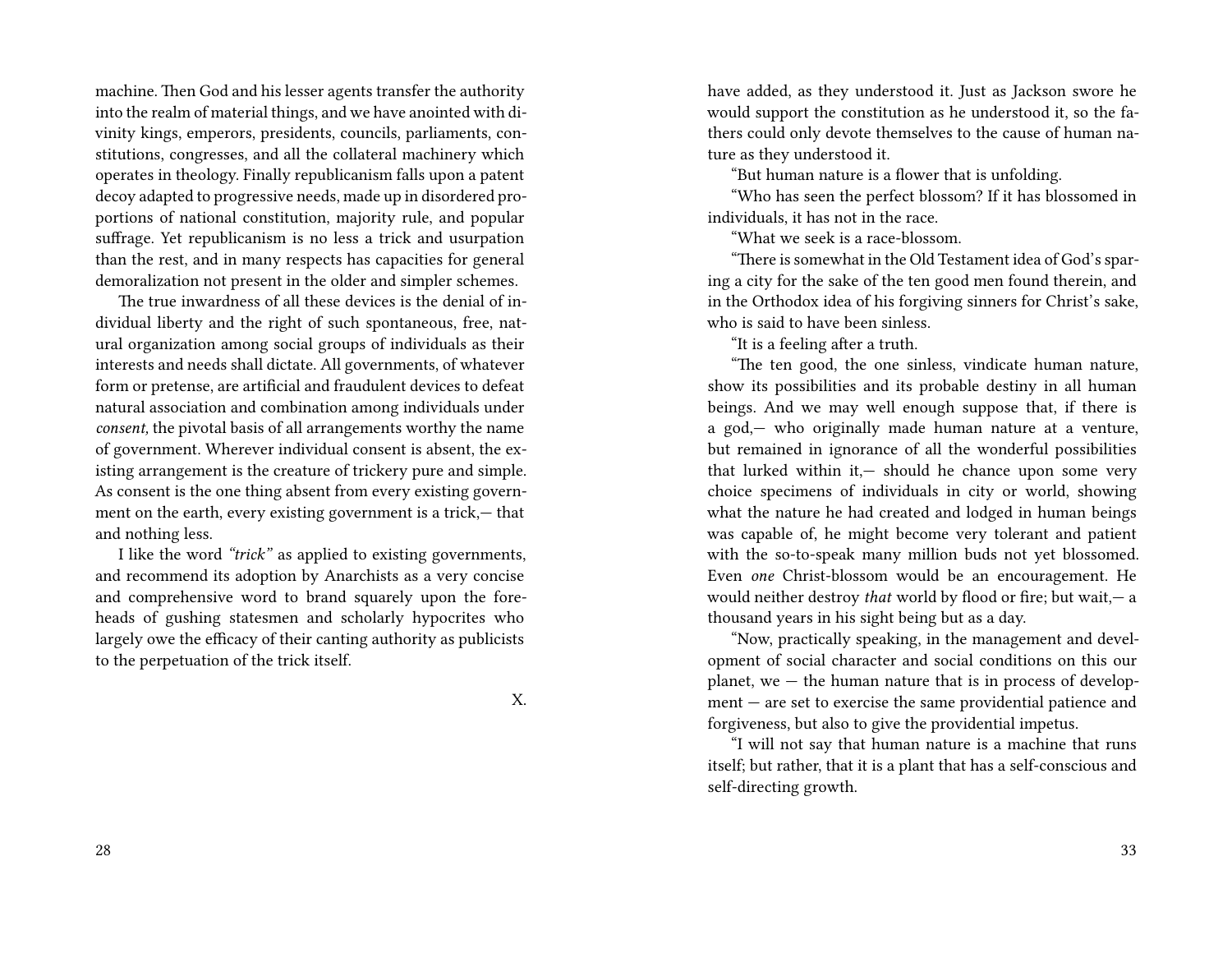room higher up,' said Webster. But if all people rushed to that 'higher up,' the same disproportion of supply to demand would ensue that now confronts the country lower down so to speak. This term 'higher up' is misleading, and needs comment, but not now.

"What do you say to the following as a statement of what society wants? But, remember, when I say that society wants this or that, I mean a society well and successfully constructed; that social state in which all people shall have the opportunities of liberty, wealth, and happiness."

"You do well to put in *opportunities*," said Smith, a smile of satisfaction flickering across his face; "if people improved the opportunities they *have*, they'd be tolerably well off."

Mrs. Smith looked up with wide-open eyes, and asked, solemnly, "Why don't you begin?"

I hastened to relieve the situation.

"I know," said I, "in a sense it's manly or womanly for one not to go through the world whining, berating circumstances and surroundings,and throwing blame on everybody else's shoulders but his or her own. Better cry with Hamlet, 'We're arrant knaves, all! Believe none of us.'

"And yet, we're *not* knaves, absolutely; the worst of us. The trouble with us all is that we do not find ourselves rightly related one to another. There's a barrier to harmonious social intercourse, a something nagging, irritating, stimulating us to individual antagonism.

"The question is, how to construct this society, the social welfare of all; how to carry it forward and upward to a high plane of intellectual development and physical comfort for all.

"Let me remind you that human nature is something somewhat marvellous to contemplate. Seward used to repeat, 'The study of human nature is the unending problem; the cause of human nature the one sacred theme.' I quote from memory; but that was substantially the idea. 'Our fathers,' he said, 'consecrated this country to the cause of human nature.' He might

## **Liberty and Wealth.**

#### **II. Social Wants Considered by the Way.**

My would-be capitalist was less impressed by my remarks than I imagined him to have been, for, when I called again, he exclaimed:—

"Your views are Utopian. The goal you would have all the world start for is an impossible goal. I read in my Bible, the poor are to be with us always. Riches and poverty are in ourselves. Property, houses and lands, and all visible wealth are the symbols of an inner and potent personality."

The man's wife had brought in her knitting, and, as she was picking up a dropped stitch, she at this point dropped the remark:—

"He's been posting up."

But Smith (I didn't intend to tell his name, but it is out now, and no matter; nobody will identify him),— Smith heard it not. He went on with his elucidation.

"In other words, wealth,— to borrow the phrase of our church,— wealth is an outward and visible sign of an inward,— I can hardly say *spiritual grace*, as the church does — of an inward intellectual virility and moral power. On the other hand, poverty, squalor, rags, are the signs of a humiliating incapacity. That's what galls me, to own the truth; I don't get on with business enterprises. I strive to persuade myself that the turning-point has not yet arrived, that tide in the affairs of men which, taken at the flood, leads on to fortune. Then, I fear it's passed, or that I'm naturally stupid. But either way I insist I've no one to blame but myself."

"I don't know," said the wife, "that you're to blame if you're naturally a fool. Nobody is. The blame lies higher up."

"You see my wife is Ingersollian," Smith responded.

"Yes," she replied, "John's got all the religion there is in *this* house."